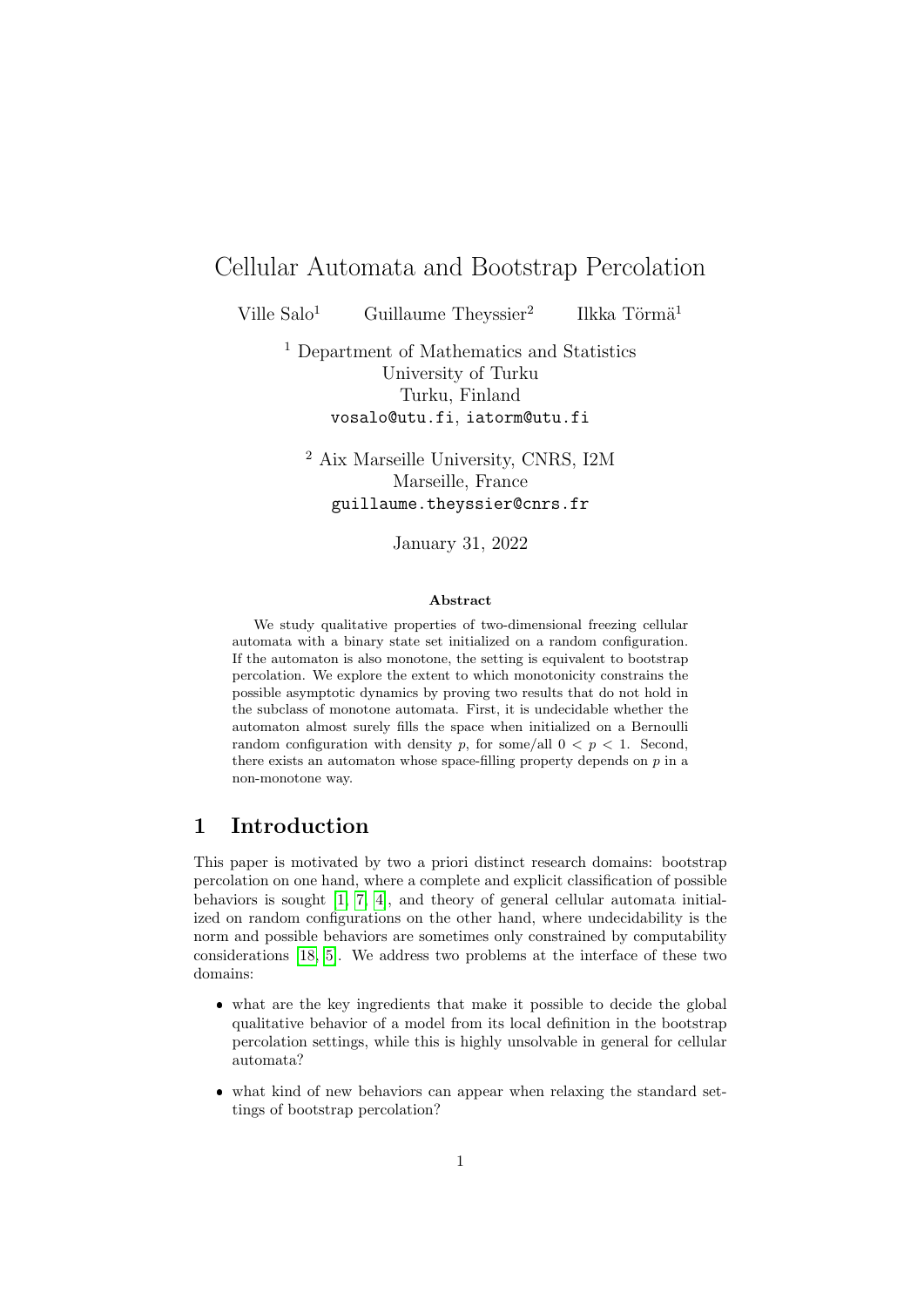Bootstrap percolation is a class of deterministic growth models in random environments. The basic premise is that we have a discrete universe of sites, typically arranged on a regular lattice such as  $\mathbb{Z}^d$ , a random subset of which are initially infected, typically drawn from a Bernoulli distribution with some density  $0 < p < 1$ . A deterministic rule, typically uniform in space and time, allows the infection to spread into healthy sites that have enough infected neighbors. The main quantities of interest are then the probability of every site being eventually infected (called *percolation*), and the distribution of the time of infection of a given site, as a function of the density  $p$ . Bootstrap percolation was introduced by Chalupa, Leath and Reich in [\[6\]](#page-16-3) as a model of impurities in magnetic materials. See [\[7,](#page-16-0) [20,](#page-17-1) [19\]](#page-17-2) for an overview of subsequent literature.

Bootstrap percolation processes can be formalized as cellular automata (CA for short) on the binary state set  $\{0, 1\}$  that are monotone  $(x \leq y$  implies  $f(x) \leq$  $f(y)$ ) and freezing  $(x \leq f(x))$  always holds) with respect to the cellwise partial order. The automaton is initialized on a random configuration  $x \in \{0,1\}^{\mathbb{Z}^d}$ , and the freezing property guarantees that the iterates  $f^{n}(x)$  converge to a limit configuration. Percolation corresponds to this limit being the all-1 configuration. We say that  $f$  trivializes the initial probability measure, if percolation happens almost surely. Percolation properties of the entire class of binary monotone freezing cellular automata were explicitly studied in [\[4,](#page-16-1) [1\]](#page-15-0). In particular, the articles contain a characterization of the classes of rules that percolate almost surely for all  $p$  or any  $p$ , and show that they are algorithmically decidable.

Interestingly, if we study general cellular automata initialized on random configurations, a lot of algorithmic undecidability arises. For instance,  $\mu$ -nilpotency, which can be seen as an equivalent of trivialization of the initial probability measure (see Lemma [3.6\)](#page-4-0), becomes a  $\Pi_3^0$ -complete property [\[5,](#page-16-2) Theorem 5.7]. Also examples can be constructed, such that the limit behavior depends on the density of some state in the initial probability measure in a complex way [\[18,](#page-17-0) Theorem 3]. The constructions behind these results are not monotone and use non-convergent orbits, so they clearly break both the monotone and freezing hypothesis of bootstrap percolation models.

In this article we study the variety of asymptotic behaviors exhibited by freezing CA when initialized on Bernoulli random configurations, contrasted to bootstrap percolation models. In other words, we investigate the role of monotonicity in the qualitative theory of bootstrap percolation. We show that dropping the monotonicity requirement results in a richer set of possible asymptotic behaviors. Such automata may still be understood as models of physical or sociological phenomena. For example, if the cells of a graph represent agents with political leanings, then non-monotone rules can model individuals becoming suspicious of a sudden influx of opposing views among their peers. Examples of freezing non-monotone CA have been considered in the literature, like the "rule one" of S. Ulam [\[22\]](#page-17-3) as an attempt to study models of crystal growth, or "life without death" [\[12\]](#page-16-4) which is a freezing version of Conway's Life. The dynamics of freezing cellular automata have been studied explicitly in e.g. [\[9,](#page-16-5) [10,](#page-16-6) [2\]](#page-16-7). We note that in the literature it is common to require freezing CA to be decreasing rather than increasing, but here we choose to follow the opposite convention of percolation theory.

Some of the results on monotone CA extend to the context of freezing CA, such as the well known fact that trivialization of at least one nontrivial Bernoulli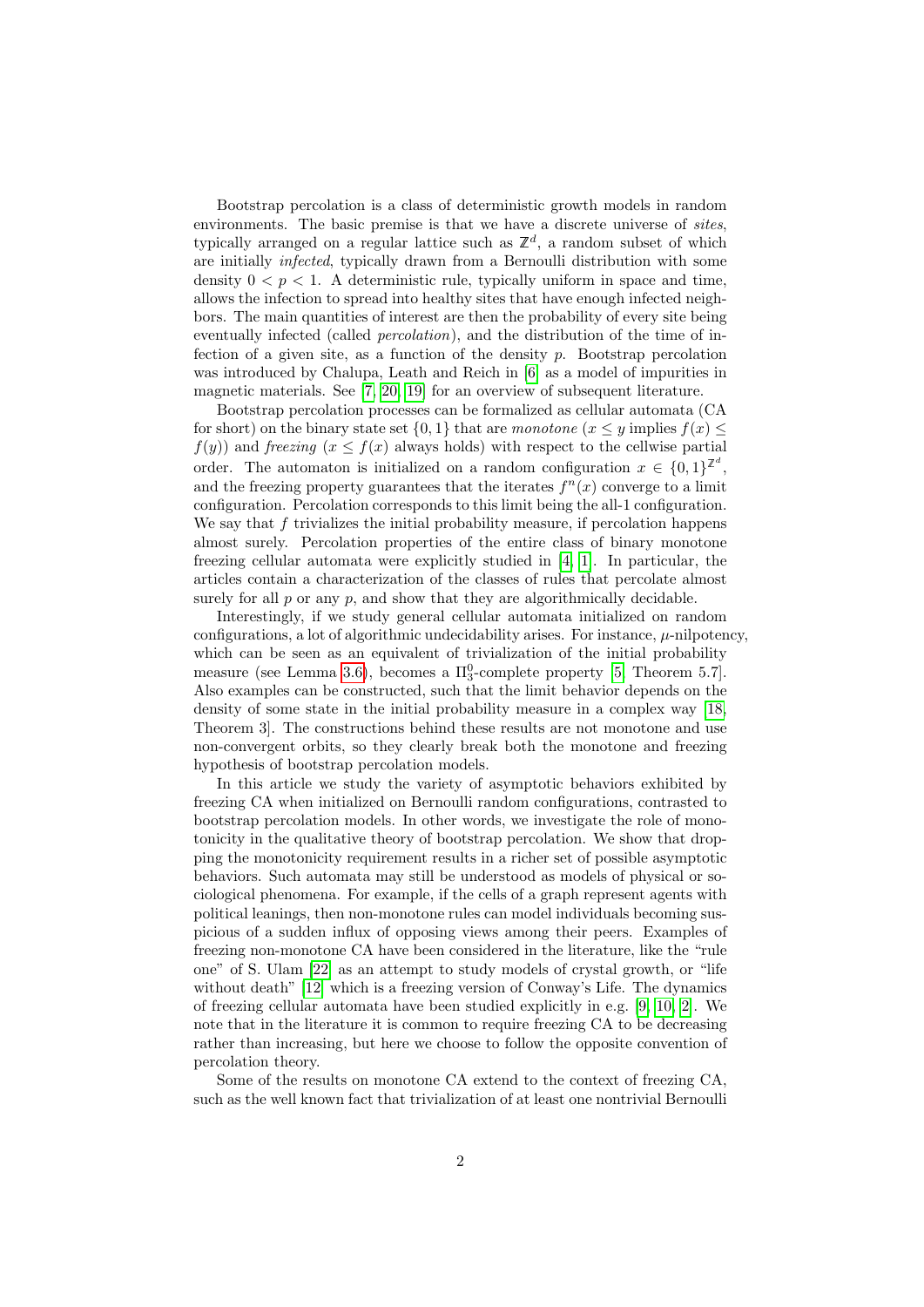measure is equivalent to the existence of a fixed point with a nonzero but finite number of 0-cells (see Lemma [3.9\)](#page-5-0). As our first main result, we show that the property is not decidable in the class of binary feezing CA, and neither is the dual property of trivialization of all nontrivial Bernoulli measures. The latter property is more interesting, since it is not obviously equivalent to any simple combinatorial condition. It was shown in [\[1\]](#page-15-0) that not all freezing monotone CA fall into one of these classes, as some exhibit a nontrivial phase transition at some critical probability  $0 < p_c < 1$ , percolating almost never for initial density  $p < p_c$ and almost surely for  $p > p_c$ . Our second main result is the construction of a freezing CA that has several such phase transitions: it trivializes the Bernoulli measure of density p but not the one of density q, for some  $0 < p < q < 1$ . In particular, the trivialization property is not monotone with respect to the initial density.

Several open problems arise naturally from our investigation. First, in the context of cellular automata it is natural to ask whether the results extend to arbitrary finite state sets. We prove some of our auxiliary results in this context, but our main results concern the binary case. Do monotone freezing CA with three or more states have significantly more complex dynamics than binary CA? In particular, are the analogous trivialization properties decidable? Second, our example of a freezing CA with two phase transitions can likely be generalized to realize a wide range of exotic trivialization phenomena.

# 2 Definitions

For a finite alphabet A and  $d \geq 1$  (we will mostly be dealing with the case  $d = 2$ , the d-dimensional full shift is the set  $A^{\mathbb{Z}^d}$  equipped with the prodiscrete topology. Elements of  $A^{\mathbb{Z}^d}$  are called *configurations*. For  $a \in A$ , the *a-uniform* configuration  $x = a^{\mathbb{Z}^d} \in A^{\mathbb{Z}^d}$  is defined by  $x_{\vec{v}} = a$  for all  $\vec{v} \in \mathbb{Z}^d$ . We say a configuration  $x \in A^{\mathbb{Z}^2}$  is a-finite if  $|\{\vec{v} \in \mathbb{Z}^2 \mid x_{\vec{v}} \neq a\}| < \infty$ . We have an action  $\sigma: \mathbb{Z}^d \curvearrowright A^{\mathbb{Z}^d}$  of the additive group  $\mathbb{Z}^d$  by homeomorphisms, called the *shift* action, given by  $\sigma_{\vec{v}}(x)_{\vec{n}} = x_{\vec{n}+\vec{v}}$ . If A is a poset (partially ordered set), then we see  $A^{\mathbb{Z}^d}$  as a poset with the cellwise order:  $x \leq y$  means  $x_{\vec{v}} \leq y_{\vec{v}}$  for all  $\vec{v} \in \mathbb{Z}^d$ .

A d-dimensional pattern is a function  $w \in A^D$  with  $D \subset \mathbb{Z}^d$  finite. The topology of  $A^{\mathbb{Z}^d}$  is generated by *cylinder sets* of the form  $[w]_{\vec{v}} = \{x \in A^{\mathbb{Z}^d} \mid \sigma_{\vec{v}}(x)|_{D} =$ w} for a pattern  $w \in A^D$ . If  $\vec{v}$  is omitted, it is assumed to be  $\vec{0}$ . In a slight abuse of notation, each symbol  $a \in A$  stands for the pattern  $\vec{0} \mapsto a$  with domain  $D = \{\vec{0}\}\text{, so that }[a]_{\vec{v}} = \{x \in A^{\mathbb{Z}^d} \mid x_{\vec{v}} = a\}\text{. For a domain } D \subset \mathbb{Z}^d, x \in A^{\mathbb{Z}^d}$ and  $a \in A$ , we write  $x|_D \equiv a$  for  $x|_D = a^D$ .

A cellular automaton (CA for short) is a function  $f: A^{\mathbb{Z}^d} \to A^{\mathbb{Z}^d}$  defined by a finite neighborhood  $N \subset \mathbb{Z}^d$  and a local rule  $F : A^N \to A$  with  $f(x)_{\vec{v}} =$  $F(\sigma_{-\vec{v}}(x)|_N)$  for all  $\vec{v} \in \mathbb{Z}^d$ . If  $\|\vec{v}\|_{\infty} \leq r$  holds for all  $\vec{v} \in N$ , we say r is a radius for  $f$ . By the Curtis-Hedlund-Lyndon theorem [\[14\]](#page-16-8), CA are exactly the continuous functions from  $A^{\mathbb{Z}^d}$  to itself that commute with the shift action.

Denote by  $\mathcal{M}(A^{\mathbb{Z}^d})$  the set of Borel probability measures on  $A^{\mathbb{Z}^d}$ , and by  $\mathcal{M}_{\sigma}(A^{\mathbb{Z}^d})$  the  $\sigma$ -invariant ones (which satisfy  $\mu(\sigma_{\vec{v}}(X)) = \mu(X)$  for all Borel sets X and all  $\vec{v} \in \mathbb{Z}^d$ ). We equip  $\mathcal{M}(A^{\mathbb{Z}^d})$  with the weak-\* topology, or convergence on cylinder sets. The *support*  $\text{Supp}(\mu)$  of  $\mu \in \mathcal{M}(A^{\mathbb{Z}^d})$  is the unique smallest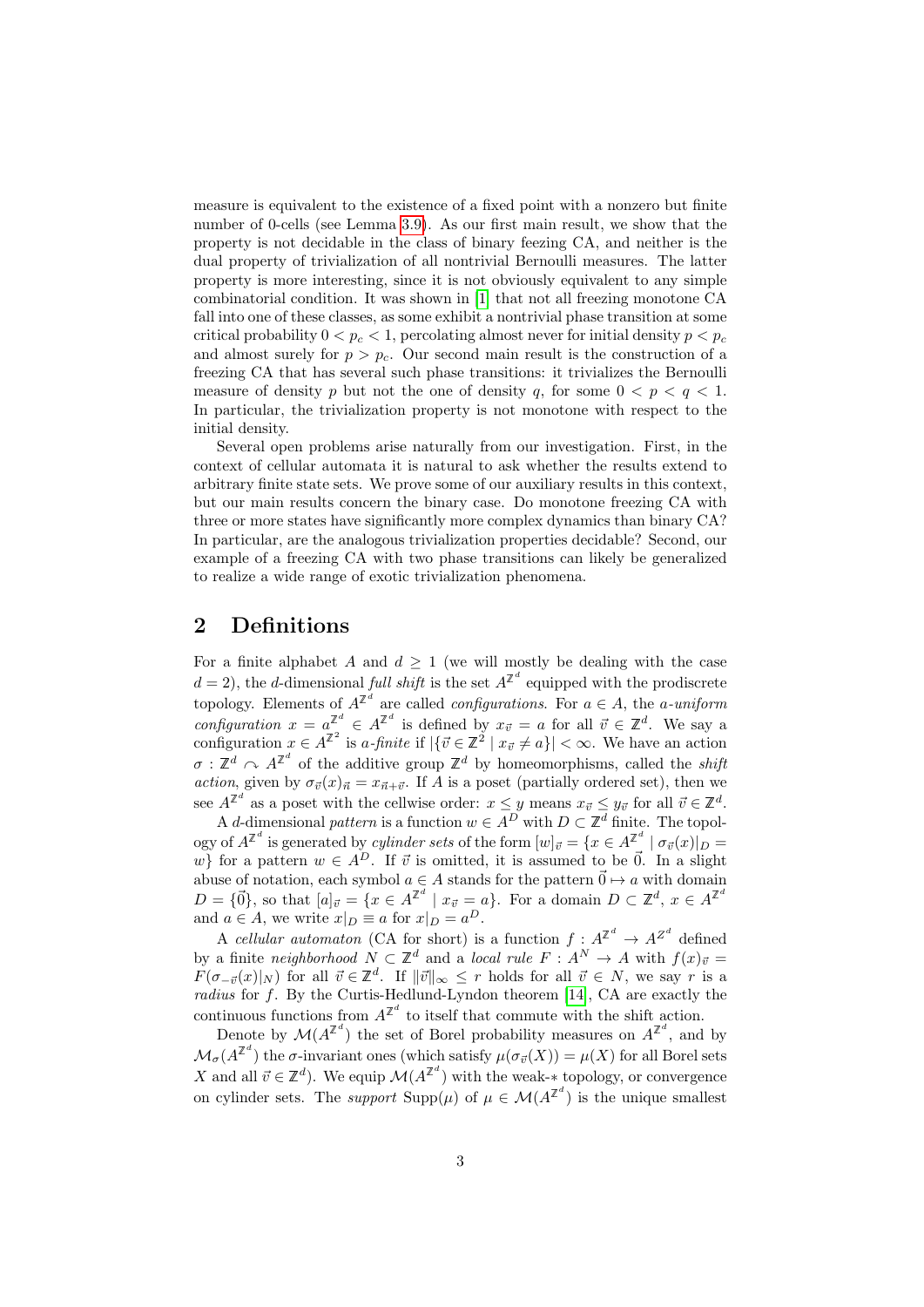closed set  $K \subset A^{\mathbb{Z}^d}$  with  $\mu(K) = 1$ . We can apply a CA f to a measure  $\mu \in \mathcal{M}(A^{\mathbb{Z}^d})$  by  $f(\mu)(X) = \mu(f^{-1}X).$ 

For a probability vector  $\pi : A \to [0,1]$  (that satisfies  $\sum_{a \in A} \pi(a) = 1$ ), the product measure  $\mu_{\pi} \in \mathcal{M}_{\sigma}(A^{\mathbb{Z}^d})$  $\Pi$ ) is the unique Borel measure with  $\mu([P]) =$  $v_{\vec{v}} \in D$   $\pi(P_{\vec{v}})$  for all patterns  $P \in A^D$ . If  $A = \{0,1\}$  and  $0 \le p \le 1$ , then  $\mu_p = \mu_\pi$  is the Bernoulli measure with  $\pi(1) = p$ . For  $x \in A^{\mathbb{Z}^d}$ , denote by  $\delta_x$  the unique measure with  $\delta_x({x}) = 1$ .

The (closed) convex hull of a set  $K \subset \mathbb{R}^d$  is denoted CHull $(K)$ . The notation  $\forall^\infty x \in X$  means "for all but finitely many  $x \in X$ ", and  $\exists^\infty x \in X$  means "there exist infinitely many  $x \in X$ ".

# 3 Freezing, monotonicity and measures

**Definition 3.1.** Let P be a finite poset. A cellular automaton f on  $P^{\mathbb{Z}^d}$  is freezing, if  $x \leq f(x)$  for all  $x \in P^{\mathbb{Z}^d}$ . It is monotone, if  $f(x) \leq f(y)$  for all  $x \leq y \in P^{\mathbb{Z}^d}$ .

In this paper, when considering freezing cellular automata on  $\{0,1\}^{\mathbb{Z}^d}$ , we always implicitly refer to the poset with elements 0 and 1 such that  $0 < 1$ .

<span id="page-3-0"></span>**Lemma 3.2.** A cellular automaton f on  $\{0,1\}^{\mathbb{Z}^d}$  is freezing and monotone if and only if there exists a finite family E of finite subsets of  $\mathbb{Z}^d \setminus \{ \vec{0} \}$  with the following property. For all  $x \in \{0,1\}^{\mathbb{Z}^d}$ , we have  $f(x)_{\vec{0}} = 1$  if and only if  $x_{\vec{0}} = 1$ or there exists  $N \in E$  with  $x|_N \equiv 1$ .

*Proof.* Given a freezing and monotone  $f$ , choose  $E$  as the family of minimal subsets of  $\mathbb{Z}^d \setminus {\{\vec{0}\}}$  such that  $x|_N \equiv 1$  implies  $f(x)_{\vec{0}} = 1$  (all of these sets are subsets of the neighborhood of f, so E is finite). The other direction is clear.  $\Box$ 

**Definition 3.3.** For a freezing monotone cellular automaton f on  $\{0,1\}^{\mathbb{Z}^d}$ , we write  $E(f)$  for the set E chosen in the proof of Lemma [3.2.](#page-3-0) We also denote

$$
F(f) = \{ N \in E(f) \mid \vec{0} \notin \text{CHull}(N) \},
$$

and  $G(f) = E(f) \setminus F(f)$ . For a finite family E of incomparable subsets of  $\mathbb{Z}^d \setminus \{ \vec{0} \}$ , we denote by  $f_E$  the cellular automaton defined by  $E(f_E) = E$ . If  $E = \{N\}$  is a singleton, we may also abuse notation and write  $f_N$  for  $f_E$ .

**Definition 3.4.** Let  $\mu \in \mathcal{M}(A^{\mathbb{Z}^d})$  be a measure. The  $\mu$ *-limit set* of a cellular automaton f on  $A^{\mathbb{Z}^d}$  is

$$
\Omega_f^{\mu} = \overline{\bigcup_{\nu \in \mathcal{F}} \mathrm{Supp}(\nu)},
$$

where F is the set of limit points of the sequence  $(f^n(\mu))_{n\in\mathbb{N}}$ .

If  $\mu \in \mathcal{M}_{\sigma}(A^{\mathbb{Z}^d})$  is shift-invariant, then  $\Omega_f^{\mu}$  is the set of configurations x such that no pattern w occurring in x satisfies  $\lim_{n} \mu(f^{-n}([w]_{\vec{0}})) = 0$ .  $\mu$ -limit sets were first defined in [\[16\]](#page-17-4) in the shift-invariant case using this characterization.

**Definition 3.5.** Let  $\mu \in \mathcal{M}(A^{\mathbb{Z}^d})$  and let f be a cellular automaton on  $A^{\mathbb{Z}^d}$ . We say f trivializes  $\mu$ , if  $|\Omega_f^{\mu}| = 1$ .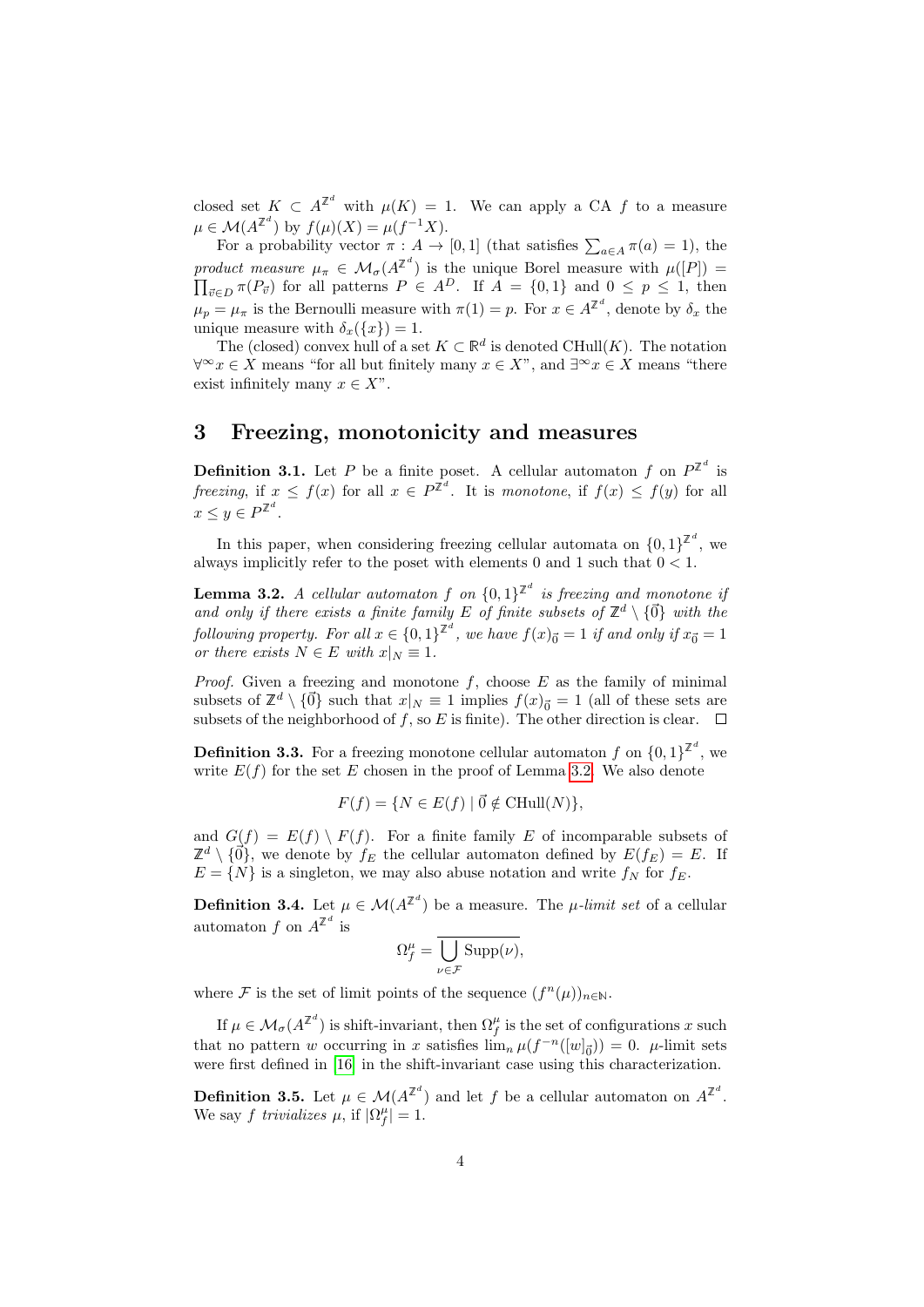In cellular automata literature, a CA f is called  $\mu$ -nilpotent if  $\Omega_f^{\mu} = \{x\}$  for some unary configuration  $x \in A^{\mathbb{Z}^d}$ .

If P is a poset with a maximal element m, and f is a freezing CA on  $P^{\mathbb{Z}^d}$ that trivializes a full-support product measure, then the limit measure must of course be concentrated on the m-uniform point.

<span id="page-4-0"></span>**Lemma 3.6.** Let P be a finite poset,  $\mu \in M_{\sigma}(P^{\mathbb{Z}^d})$  of full support and f a freezing cellular automaton on  $P^{\mathbb{Z}^d}$ . The following conditions are equivalent:

- f trivializes  $\mu$
- $\lim_{n} f^{n}(\mu) = \delta_{x}$  for some (unary)  $x \in P^{\mathbb{Z}^{d}}$
- for some  $p \in P$  and  $\mu$ -almost every x, we have  $f^n(x)_{\bar{z}} = p$  for all  $\bar{z} \in \mathbb{Z}^d$ and all large enough  $n \in \mathbb{N}$  (depending on  $\vec{z}$ ).

*Proof.* Suppose that f trivializes  $\mu$ , so that  $\Omega_f^{\mu} = \{x\}$  for some  $x \in P^{\mathbb{Z}^d}$ . Since  $\mu$  is shift-invariant, for each  $\vec{v} \in \mathbb{Z}^d$  we have

$$
\{\sigma_{\vec v}(x)\}=\Omega^{\sigma_{\vec v}\mu}_f=\Omega^\mu_f=\{x\}
$$

and hence there exists  $p \in P$  such that  $x = p^{\mathbb{Z}^2}$  is unary. Thus, for each finite pattern w containing an occurrence of some  $q \in P \setminus \{p\}$  we have  $\lim_{n} f^{n} \mu([w]) =$ 0, and for each all-p pattern w' we have  $\lim_{n} f^{n} \mu([w']) = 1$ . This implies  $\lim_{n} f^{n} \mu = \delta_{x}$ , the second item. The converse is clear, so the first two items are equivalent.

Denote by m a maximal element of P. Since  $f$  is freezing,

<span id="page-4-1"></span>
$$
[m]_{\vec{z}} \subseteq f^{-n}([m]_{\vec{z}})
$$
\n<sup>(1)</sup>

for all  $n \in \mathbb{N}$  and  $\vec{z} \in \mathbb{Z}^d$ . From [\(1\)](#page-4-1) and the full support of  $\mu$  it follows that no other state than  $m$  can be chosen as  $p$  in the third item. Let

$$
B = \{ x \in P^{\mathbb{Z}^d} \mid \forall \vec{v} \in \mathbb{Z}^d \ \forall^\infty n \in \mathbb{N} : f^n(x)_{\vec{v}} = m \}
$$

be the set of configurations that satisfy the condition of the third item. Consider  $E_{\vec{z},n} = f^{-n}(P^{\mathbb{Z}^d} \setminus [m]_{\vec{z}})$ . From [\(1\)](#page-4-1) we have  $E_{\vec{z},n+1} \subseteq E_{\vec{z},n}$  for all  $\vec{z}$  and n, and  $B = P^{\mathbb{Z}^d} \setminus \bigcup_{\vec{z} \in \mathbb{Z}^d} \bigcap_{n \in \mathbb{N}} E_{\vec{z},n}.$ 

Suppose that f does not trivialize  $\mu$ . Then there must be  $\epsilon > 0$  such that  $\mu(E_{\vec{0},n}) \geq \epsilon$  for all  $n \geq 0$  (otherwise we would have  $\lim_{n} \mu(f^{-n}([m])) = 1$  since sets  $E_{\vec{0},n}$  are decreasing, a contradiction). By continuity of  $\mu$  from above, we deduce  $\mu(\bigcap_{n\in\mathbb{N}} E_{\vec{0},n}) \geq \epsilon$ , so  $\mu(B) \leq 1-\epsilon < 1$ . Therefore the third item does not hold.

Suppose then that the third item does not hold, so that  $\mu(B) < 1$ . Since  $P^{\mathbb{Z}^d}\setminus B=\bigcup_{\vec{z}\in\mathbb{Z}^d}\bigcap_{n\in\mathbb{N}}E_{\vec{z},n}$  has positive measure,  $\epsilon:=\mu(\bigcap_{n\in\mathbb{N}}E_{\vec{z},n})>0$  for some  $\vec{z}$ . For each n, we then have  $\sum_{p\neq m} \mu(f^{-n}([p]_{\vec{z}})) = \mu(E_{\vec{z},n}) \geq \epsilon$ , and in particular  $\mu(f^{-n}([p]_{\vec{z}})) \geq \epsilon/|P|$  for some  $p \in P \setminus \{m\}$ . For some p this holds for infinitely many n, so some limit point  $\nu$  of  $(f^n\mu)_{n\in\mathbb{N}}$  satisfies  $\nu(f^{-n}([p]_{\vec{z}})) \ge$  $\epsilon/|P|$ . Thus f does not trivialize  $\mu$ . We have shown that the third item is equivalent to the first.  $\Box$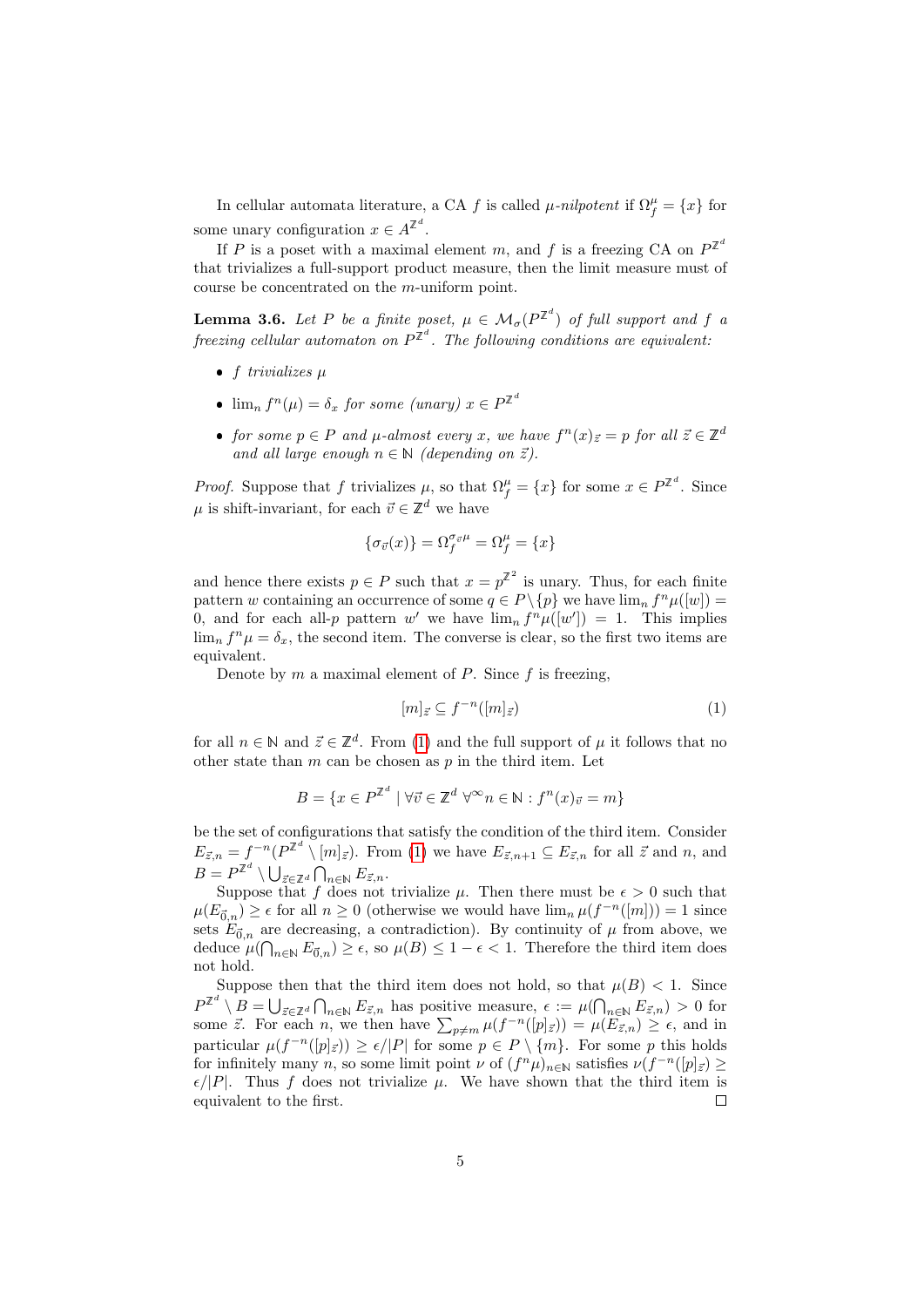We note that the first two items of Lemma [3.6](#page-4-0) are equivalent even without the freezing hypothesis, and for the third item we only need the condition that some state  $m \in P$  is persistent, that is,  $x_{\vec{v}} = m$  implies  $f(x)_{\vec{v}} = m$ . More dynamically (and generally) stated, it suffices that some configuration  $x \in A^{\mathbb{Z}^d}$ is Lyapunov stable, meaning

$$
\forall \epsilon > 0 : \exists \delta > 0 : \forall y \in A^{\mathbb{Z}^d} : (d(x, y) < \delta \implies \forall n \in \mathbb{N} : d(f^n(x), f^n(y)) < \epsilon),
$$

where d is any metric for the Cantor topology of  $A^{\mathbb{Z}^d}$ .

<span id="page-5-1"></span>**Example 3.7.** Let  $h = f_{\{(0,1),(1,1)\}}$ , and let  $x \in \{0,1\}^{\mathbb{Z}^2}$ . Then  $h^n(x)_{\vec{0}} = 0$ for all  $n \in \mathbb{N}$  if and only if there exists a path  $(\vec{z}_i)_{i\in\mathbb{N}}$  in  $\mathbb{Z}^2$  such that  $\vec{z}_0 = \vec{0}$ ,  $\vec{z}_{i+1} \in {\{\vec{z}_i + (0,1), \vec{z}_i + (1,1)\}}$  and  $x_{\vec{z}_i} = 0$  for all  $i \geq 0$ . Indeed, if such a path exists, then every cell in it will always have the state 0, including the origin. On the other hand, if an infinite path does not exist, by K˝onig's lemma there is a bound for the length of the paths. If the maximal length of a path starting from the origin in x is k, then that in  $h(x)$  is  $k-1$ . Inductively, we see that  $h^k(x)_{\vec{0}} = 1.$ 

Take the Bernoulli measure  $\mu_p \in \mathcal{M}(\{0,1\}^{\mathbb{Z}^2})$  for  $0 < p < 1$ , and consider the probability  $\theta(p)$  that in a  $\mu_p$ -random configuration  $x \in \{0,1\}^{\mathbb{Z}^2}$  there exists an infinite path  $(\vec{z}_i)_{i\in\mathbb{N}}$  of 0-states as above. This probability is clearly nonincreasing with respect to  $p$ , and the infimum of those  $p$  for which it equals 0 is  $1 - p_c$ , where  $p_c$  is the critical probability of nearest-neighbor oriented site percolation on  $\mathbb{N}^2$ ; see [\[13,](#page-16-9) Section 12.8] or [\[8\]](#page-16-10) for discussion on the analogous bond percolation model. If  $p > 1 - p_c$ , then h trivializes  $\mu_p$ , and if  $p < 1 - p_c$ , then it does not.

**Definition 3.8.** Let  $P$  be a finite poset with maximal element  $m$ , and  $f$  a freezing cellular automaton on  $P^{\mathbb{Z}^d}$ . An *obstacle* is an *m*-finite configuration  $x \in P^{\mathbb{Z}^d}$  such that  $x \neq m^{\mathbb{Z}^2}$  and  $f(x) = x$ .

Of course,  $f$  not admitting any obstacle is equivalent to the condition that for all *m*-finite  $x \in P^{\mathbb{Z}^d}$ , we have  $f^n(x) = m^{\mathbb{Z}^2}$  for large enough *n*. The existence of an obstacle was called subcriticality in [\[11\]](#page-16-11). In [\[4\]](#page-16-1) the term was given a different meaning.

<span id="page-5-0"></span>**Lemma 3.9.** Let  $P$  be a finite poset with maximal element  $m$ , and  $f$  a freezing cellular automaton on  $P^{\mathbb{Z}^d}$ . The following conditions are equivalent.

- f trivializes some full support product measure.
- f trivializes some full support measure.
- f does not admit an obstacle.
- For some  $\epsilon > 0$ , f trivializes any product measure giving probability at least  $1 - \epsilon$  to m.

Proof. It is clear that the first item implies the second item and that the fourth implies the first.

Suppose then that the third item does not hold, and  $y \in P^{\mathbb{Z}^d}$  is an obstacle. Let r be a radius for f and let  $p = y|_{[-k,k]^2}$ , where  $k = \max\{|\vec{v}|_{\infty} | x_{\vec{v}} \neq m\} + r$ .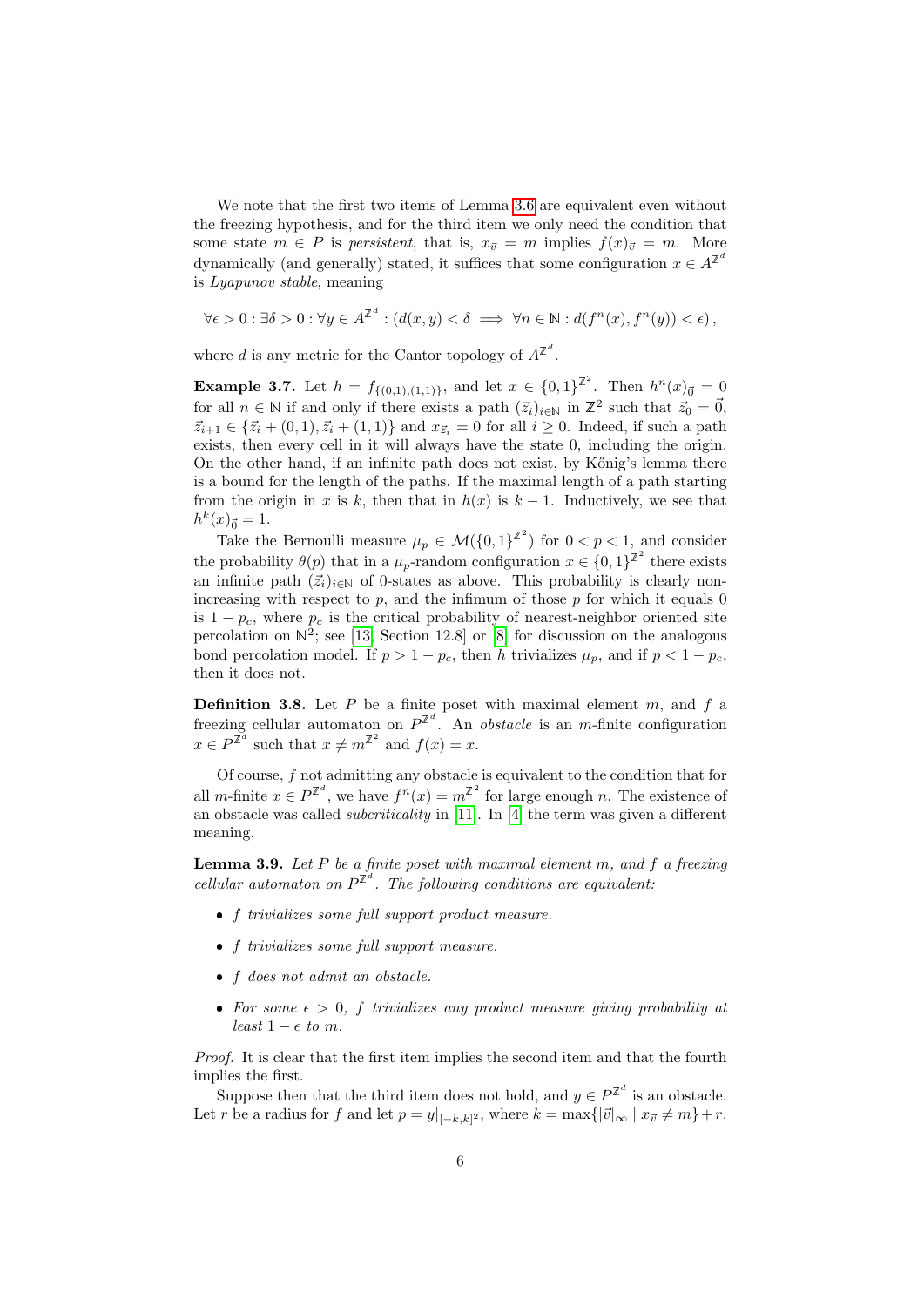For any measure  $\mu$  of full support, we have a positive probability that  $p$  appears at the origin of a  $\mu$ -random configuration x. Due to freezing and the assumption on the radius, it follows by induction that  $f^{(n)}(x)|_{[-k,k]^2} = p$  for all n, thus f does not trivialize any full support measure. It follows that the second item implies the third.

Suppose then that the third condition holds, and again let  $r$  be the radius of f. It is a classical fact in percolation theory that for any connected unoriented graph G with bounded degree, there exists an initial density  $p > 0$  such that site percolation occurs in  $G$  with probability 0 (see e.g. Lemma 11 in [\[3\]](#page-16-12)). Let p be such a density for the graph with vertices  $\mathbb{Z}^d$  and an edge between  $\vec{v}$  and  $\vec{w}$  whenever  $|\vec{v} - \vec{w}|_{\infty} \leq r$ . Now let  $\mu$  be a product measure with any positive parameters such that the probability of m is at least  $1 - p$ . If x is  $\mu$ -random, then there is almost surely no infinite path from the origin to infinity. By Kőnig's lemma this is equivalent existence of a finite set  $D \subset \mathbb{Z}^d$  such that  $\vec{0} \in D$  and  $x_{\vec{v}} = m$  whenever  $\vec{v} \in D$  and  $\vec{w} \notin D$  for some  $|\vec{v} - \vec{w}|_{\infty} \leq r$ . Let  $y \in P^{\mathbb{Z}^d}$  be the configuration satisfying  $y|_D = x|_D$  and  $y_{\vec{v}} = m$  for  $\vec{v} \notin D$ . Then  $f^{n}(y) = m^{\mathbb{Z}^{d}}$  for large enough m, since f admits no obstacles. Due to freezing and the assumption on the radius we have  $f^{n}(x)_{\vec{0}} = f^{n}(y)_{\vec{0}} = m$ . Г

Again, this lemma is true in much higher generality. It suffices that some state is persistent, or that the CA admits at least one Lyapunov stable configuration. The lattice  $\mathbb{Z}^d$  may also be replaced by any finitely-generated group.

# <span id="page-6-1"></span>4 Trivialization for general freezing CA

The following definition is from [\[4\]](#page-16-1).

**Definition 4.1.** Let f be a freezing and monotone CA on  $\{0,1\}^{\mathbb{Z}^2}$ . For a unit vector  $\vec{v} \in S^1$ , write  $x^{\vec{v}} \in \{0,1\}^{\mathbb{Z}^2}$  for the configuration defined by

$$
x_{\vec{z}}^{\vec{v}} = \begin{cases} 1, & \text{if } \vec{v} \cdot \vec{z} < 0, \\ 0, & \text{otherwise.} \end{cases}
$$

A direction  $\vec{v} \in S^1$  is *stable* for f, if  $f(x^{\vec{v}}) = x^{\vec{v}}$ . The set of stable directions for f is denoted  $S(f)$ .

By [\[4,](#page-16-1) Theorem 1.10],  $S(f)$  is a finite union of closed sub-intervals of  $S<sup>1</sup>$ with rational endpoints, and it is computable from the local rule of  $f$ . The other results of [\[4\]](#page-16-1) and [\[1,](#page-15-0) Theorem 1] together imply that the conditions of Lemma [3.9](#page-5-0) are equivalent to  $S(f) \neq S^1$ , and that f trivializes all nontrivial Bernoulli measures if and only if there exists an open semicircle disjoint from the interior of  $S(f)$ . Thus it is decidable whether a freezing monotone CA trivializes at least one nontrivial Bernoulli measure, or all of them. We now show that when the monotonicity requirement is dropped, both problems become undecidable.

<span id="page-6-0"></span>Theorem 4.2. The problem of whether a given binary freezing CA trivializes some nontrivial Bernoulli measure is undecidable. The same holds for trivializing all nontrivial Bernoulli measures.

We use some basic notions from automata theory and tiling theory in the construction. A Turing machine T is defined by a finite set  $Q$  of internal states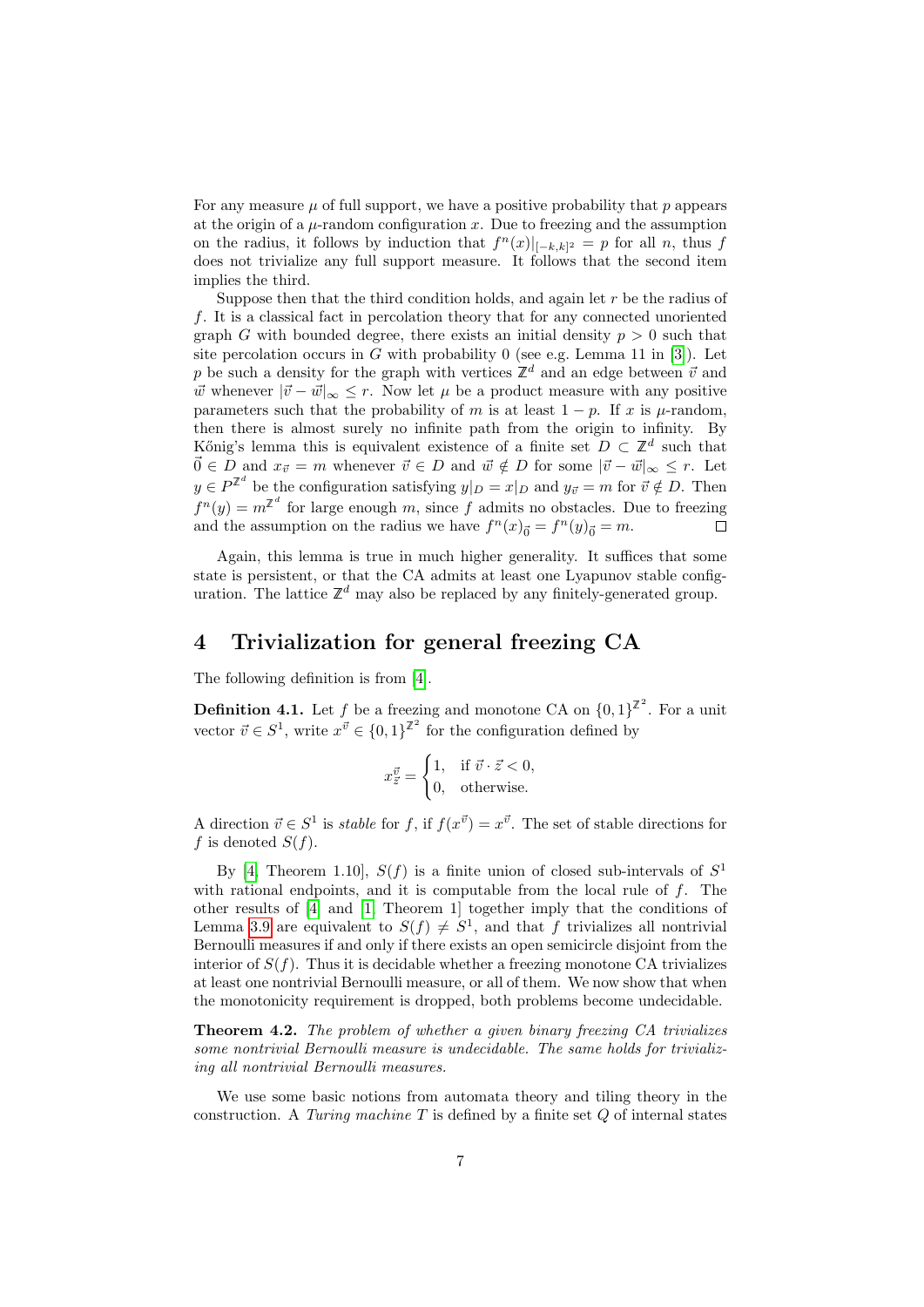with distinguished initial state  $q_0 \in Q$  and halting state  $q_h \in Q$ , a finite set  $Σ$  of tape symbols with a distinguished blank symbol  $B ∈ Σ$ , and a transition function  $\delta: Q \times \Sigma \to Q \times \Sigma \times \{+1, -1\}$ . A value  $\delta(p, s) = (q, r, d)$  indicates that when the read-write head of  $T$  is in state  $p$  on a tape symbol  $s$ , it should assume state  $q$ , write  $r$  on the tape, and take one step in the direction  $d$ . The machine is initialized in state  $q_0$  on the left end of a right-infinite tape filled with B-symbols. We assume that it never tries to step to the left of the leftmost tape cell, and will only enter the state  $q_h$  on the leftmost tape cell. These assumptions do not affect the undecidability of the halting problem of whether the machine eventually enters the state  $q_h$ .

Let C be a finite set of colors. A Wang tile set on C is a set of quadruples  $S \subset C<sup>4</sup>$ . A Wang tile  $(a, b, c, d)$  should be visualized as a square whose east, north, west and south edges are labeled by the four colors in this order. A pattern  $P \in S^D$  over S and of domain  $D \subseteq \mathbb{Z}^2$  is valid if the east color of  $P_{(i,j)}$ equals the west color of  $P_{(i+1,j)}$  whenever  $(i, j), (i + 1, j) \in D$ , and the north color of  $P_{(i,j)}$  equals the south color of  $P_{(i,j+1)}$  whenever  $(i,j),(i,j+1) \in D$ .

Given a Turing machine T with state set  $\overrightarrow{Q}$ , tape alphabet  $\Sigma$  and transition function  $\delta$ , one can construct a Wang tile set  $S_T$  that simulates its computations [\[21,](#page-17-5) §4]. The tiles are shown in Figure [1,](#page-7-0) from left to right, for all valid combinations of the symbols and states:

- 1. a tape cell with symbol  $s \in \Sigma$  and no head,
- 2. a tape cell with symbol s and head in state  $p \in Q$  with  $\delta(p, s) = (q, r, +1)$ ,
- 3. a tape cell with symbol s and head entering from the left in state  $q$ ,
- 4. a tape cell with symbol s and head entering from the right in state  $q$ ,
- 5. a tape cell with symbol s and head in state p with  $\delta(p, s) = (q, r, -1)$ .

It is clear that  $T$  eventually halts if and only if there exists a valid rectangular pattern  $P \in S_T^{[0,n-1] \times [0,m-1]}$  $T^{[0,n-1]\times[0,m-1]}$  such that  $P_{(0,0)}$  is a type-2 tile with  $s = B$  and  $p = q_0$ ,  $P_{(0,m-1)}$  is a type-4 tile with  $q = q_h$ ,  $P_{(i,0)}$  is a type-1 tile with  $s = B$  for all  $1 \leq i \leq n$ , and the west and east borders of P are colored by the unmarked color. We say that such a  $P$  is a *halting rectangle*.

$$
\begin{array}{c|c|c}\n s & r & (q, s) & (q, s) & r \\
\hline\n & & q & \boxed{1} & \boxed{1} & q & q & \boxed{1} \\
\hline\n & & & s & s & (p, s)\n\end{array}
$$

<span id="page-7-0"></span>Figure 1: The tile set  $S_T$ .

Proof of Theorem [4.2.](#page-6-0) We prove the two claims simultaneously by a reduction from the halting problem of Turing machines: given a Turing machine  $T$ , we construct (via a computable method) a binary freezing CA  $q_T$  such that if T halts on the empty input, then  $g_T$  does not trivialize any full-support Bernoulli measure, and otherwise it trivializes them all. We first construct an auxiliary freezing CA  $f_T$  on a finite poset alphabet P that depends on T, and then show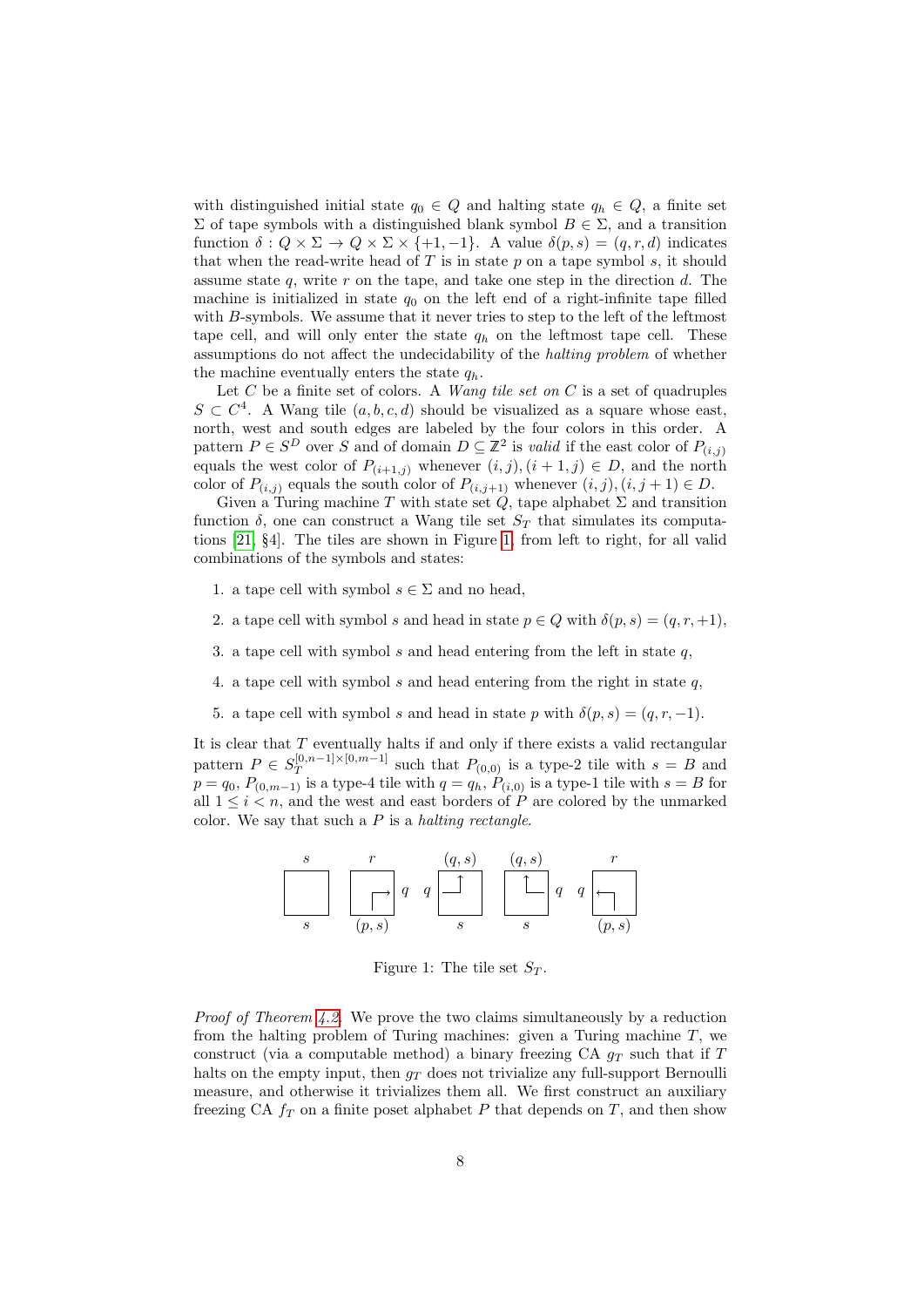how to modify the construction to use the binary alphabet. The dynamics of  $f<sub>T</sub>$ is simply to check some local conditions (in symbolic dynamical terms, whether the configuration belongs to some subshift of finite type), turn any cell into a maximal state  $M \in P$  when a local error is detected, and to propagate the state M to neighboring cells according to certain conditions.

Denote  $D = \{N, NE, E, SE, S, SW, W, NW\}$ . We interpret it as a set of cardinal and diagonal directions (north, north-east, east, etc). The state set of  $f_T$  is  $P = S_T \cup \{M\} \cup D$ , where  $S_T$  is the Wang tile set simulating T. We call a frame any rectangular pattern whose perimeter is made with states from D in the following way: the north, east, south, west sides are respectively in state  $N, E, S, W$ , and the north-east, south-east, south-west, north-west corners are respectively in states  $NE$ ,  $SE$ ,  $SW$ ,  $NW$ . We say that a frame contains a valid halting computation if its interior consists of  $S_T$ -cells that form a halting rectangle of  $T$ , as defined above. See Figure [2.](#page-8-0) Then, valid configurations are those made of frames containing a valid halting computation, and with only state M outside frames. All these conditions can be defined by a set of forbidden  $2 \times 2$  patterns (intuitively, the  $2 \times 2$  patterns not appearing in Figure [2\)](#page-8-0).



<span id="page-8-0"></span>Figure 2: A frame encoding a valid halting computation.

Depending on its state, we define the *active neighbors* of a cell:

- a cell in a state from  $P \setminus D$  has four active neighbors, one in each cardinal direction;
- a cell in a state  $d \in D$  has active neighbors in the cardinal directions which do not appear in d: e.g. a cell in state  $NE$  has active neighbours to the south and west.

The dynamics of  $f_T$  is precisely the following: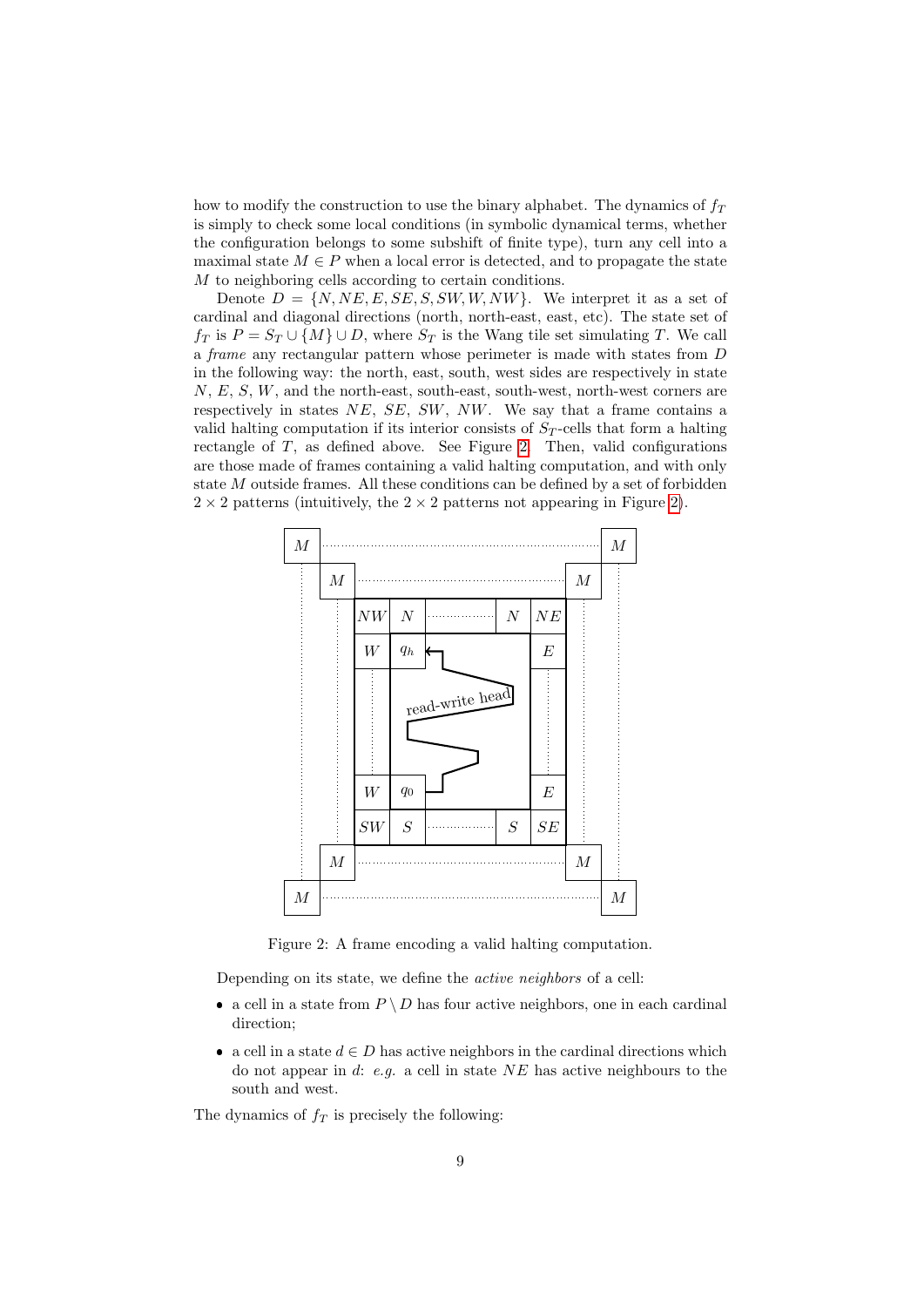- 1. if a cell belongs to some forbidden  $2 \times 2$  pattern, then it becomes M;
- 2. if a cell has an occurrence of M among its active neighbors, then it becomes  $M$ ;
- 3. otherwise the state doesn't change.

The CA  $f_T$  has neighborhood  $\{-1,0,1\}^2$  and its local rule can be algorithmically determined from T.

From this definition, it is clear that when  $T$  halts starting from the empty tape, then  $f_T$  admits a finite obstacle pattern: a frame encoding a halting computation surrounded by state M like in Figure [2.](#page-8-0) By Lemma [3.9,](#page-5-0)  $f_T$  does not trivialize any nontrivial product measure.

Now suppose that  $T$  does not halt and consider any configuration  $x$  with an occurrence of  $M$  on each semi-axis, both for positive and negative coordinates. The set of such configurations has full measure under any full-support product measure. We want to show that  $f_T^n(x)_{\vec{0}} = M$  for some  $n \geq 0$ . Suppose that  $x_{\vec{0}} \neq M$  and consider the (finite) maximal rectangle  $R \subseteq \mathbb{Z}^2$  whose interior contains the origin but no occurrence of state  $M$  in  $x$ . We proceed by induction on the size of R. If R is  $1 \times 1$ , then the origin is surrounded by M-cells and becomes  $M$  in one step.

Suppose then that the claim holds for all strictly smaller rectangles. Each side of R has a neighbor outside of R in state M (if not R would not be maximal). Hence, if  $R$  is not a valid finite frame encoding a halting configuration then in one step at least one cell in the interior of  $R$  becomes  $M$  (either because the local condition is violated somewhere or because some cell has an active neighbor in state  $M$ ). Since  $T$  does not halt, this means that some  $M$  appears in the interior of R, and in  $f_T(x)$  we either have the cell at the origin in state M, or a smaller maximal rectangle of non- $M$  states so we can conclude by induction.

We now construct a binary freezing CA  $g_T$  based on  $f_T$  that shares its trivialization properties. We use a standard block encoding. Let  $N$  be large enough to recode any state of  $f_T$  as a  $N \times N$  block of 0s and 1s in the following way:

- $\bullet$  *M* is coded by a  $N \times N$  block of 1s;
- any state in  $P \setminus \{M\}$  is coded by an  $N \times N$  block made of an outer  $N \times N$ annulus of 1s, an inner  $(N-2) \times (N-2)$  annulus of 0s, and inside them a uniquely defined  $(N-4) \times (N-4)$  pattern of 0s and 1s.

A given  $N \times N$  block over alphabet  $\{0, 1\}$  is called valid if it is one of the coding blocks above, and invalid otherwise. The dynamics of  $g_T$  is the following:

- if a cell is not inside the central block of some  $3N \times 3N$  pattern of nine valid blocks, then it turns into 1;
- otherwise, if the local rule of  $f_T$  applied to the pattern  $w \in P^{3 \times 3}$  encoded by the blocks yields  $M$ , then it turns into 1;
- otherwise the cell retains its state.

Note that by choice of the coding (frame of 0s inside a frame of 1s) there is always at most one way to find a valid block around a cell which is in state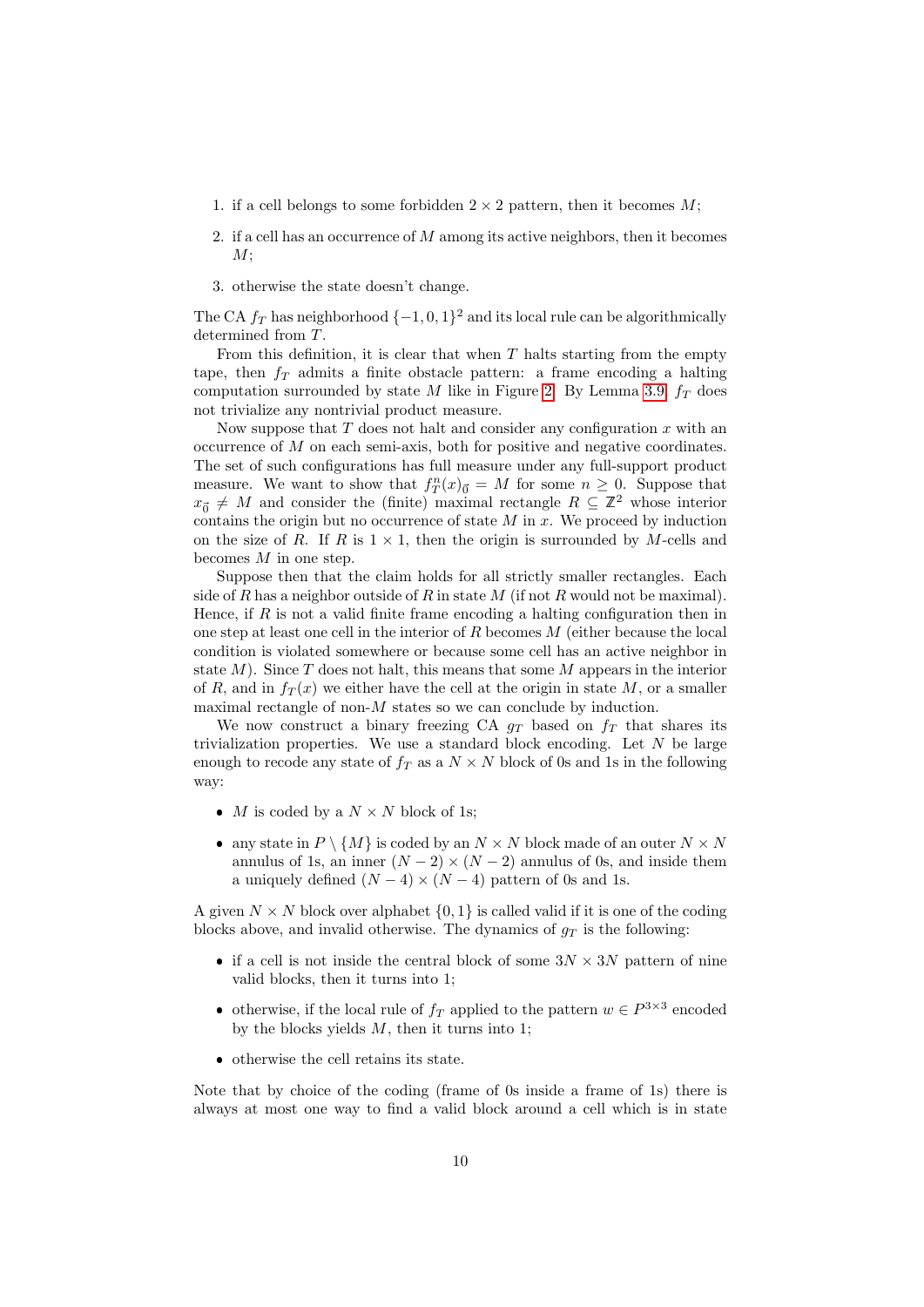0, hence the second case of the dynamics above is well-defined. Moreover, if a cell in state 0 inside a valid block turns into 1, then the entire block turns into  $1^{N \times N}$ . Finally, by construction, on properly encoded configurations,  $g_T$  exactly simulates  $f_T$ .

Therefore, if T halts, then the block encoding of a valid frame of  $f<sub>T</sub>$  (containing a halting computation) surrounded by  $N \times N$  blocks of 1s clearly forms a finite obstacle pattern under the dynamics of  $q_T$ . Now suppose that T does not halt and consider a configuration  $x$  such that the maximal rectangle  $R$  around the origin not containing any  $N \times N$  block of 1s is finite. Again, such configurations have full measure for any full support Bernoulli measure. Like for  $f<sub>T</sub>$  we prove by induction on the size of R that  $g_T^n(x)_{\vec{0}} = 1$  for some  $n \geq 0$ . If R doesn't contain any valid block then every cell it contains turns into 1 in one step and we are done. If  $R$  contains a valid block with an invalid neighborhood, it turns into a  $N \times N$  block of 1s in one step and we can apply the induction hypothesis. If  $R$  is entirely made of valid blocks with valid neighborhoods of blocks, we can apply the analysis of  $f_T$  and show that  $g_T(x)$  has a smaller maximal rectangle.  $\Box$ 

We note that in terms of the arithmetical hierarchy, the third condition in Lemma [3.9](#page-5-0) is  $\Pi_1^0$ , so the previous proof shows that the set of binary freezing CA that trivialize some nontrivial full-support Bernoulli measure is  $\Pi^0_1$ -complete.

# 5 Two phase transitions in freezing CA

In this section we exhibit a freezing CA which has two phase transitions.

We need percolation results for measures that are not quite independent, but do not have long-range dependencies. One way to do this, which we opt for here, is to couple measures with independent ones and then use percolation results for independent distributions. For this we use a general result from [\[17\]](#page-17-6).

**Definition 5.1.** For a map  $\phi: \{0,1\}^{\mathbb{Z}^2} \to \{0,1\}^{\mathbb{Z}^2}$ , the *dependence neighbor*hood  $N_{\phi}(\vec{z})$  at position  $\vec{z} \in \mathbb{Z}^2$  is the minimal set  $N \subseteq \mathbb{Z}^2$  such that  $\phi(x)_{\vec{z}}$  is determined by  $x_N$ , i.e.  $x_N = y_N$  implies  $\phi(x)_{\vec{z}} = \phi(y)_{\vec{z}}$ . We say  $\phi$  is k-dependent  $(k \in \mathbb{N})$  if for any  $\vec{z}, \vec{z}'$  with  $\|\vec{z} - \vec{z}'\|_{\infty} > k$  it holds  $N_{\phi}(\vec{z}) \cap N_{\phi}(\vec{z}') = \emptyset$ .

<span id="page-10-1"></span>**Definition 5.2.** For  $b \in \{0,1\}$  and  $\vec{z} \in \mathbb{Z}^2$ , denote by  $P_b^+(\vec{z})$  the set of configurations  $x \in \{0,1\}^{\mathbb{Z}^2}$  such that there is an infinite path  $(a_i)_{i\in\mathbb{N}}$  in  $\mathbb{Z}^2$  such that  $a_0 = \vec{z}, a_{i+1} - a_i \in \{(0,1), (1,1)\}\$  and  $x_{a_i} = b$  for all  $i \geq 0$ . Denote its complement by  $P_b^-(\vec{z})$ . We may abbreviate  $P_b^+(\vec{z}) = P_b^+$  and  $P_b^-(\vec{z}) = P_b^$ when  $\vec{z}$  is clear from the context.

<span id="page-10-0"></span>**Lemma 5.3.** For any  $k \in \mathbb{N}$ , there is  $0 \leq p_k \leq 1$  such that for any  $0 \leq p \leq 1$ and for any k-dependent map  $\phi: \{0,1\}^{\mathbb{Z}^2} \to \{0,1\}^{\mathbb{Z}^2}$  verifying  $\mu_p(\phi^{-1}([1]_{\vec{z}})) > p_k$ for all  $\vec{z} \in \mathbb{Z}^2$  it holds:

- $\mu_p(\phi^{-1}(P_0^{-}(\vec{z}))) = 1$
- $\mu_p(\phi^{-1}(P_1^+(\vec{z}))) > 0$

*Proof.* Let us first consider the case where  $\phi$  is the identity map. Let  $p_c =$  $\sup\{p : \mu_p(P_1^+) = 0\}$ , which is the critical probability of directed percolation on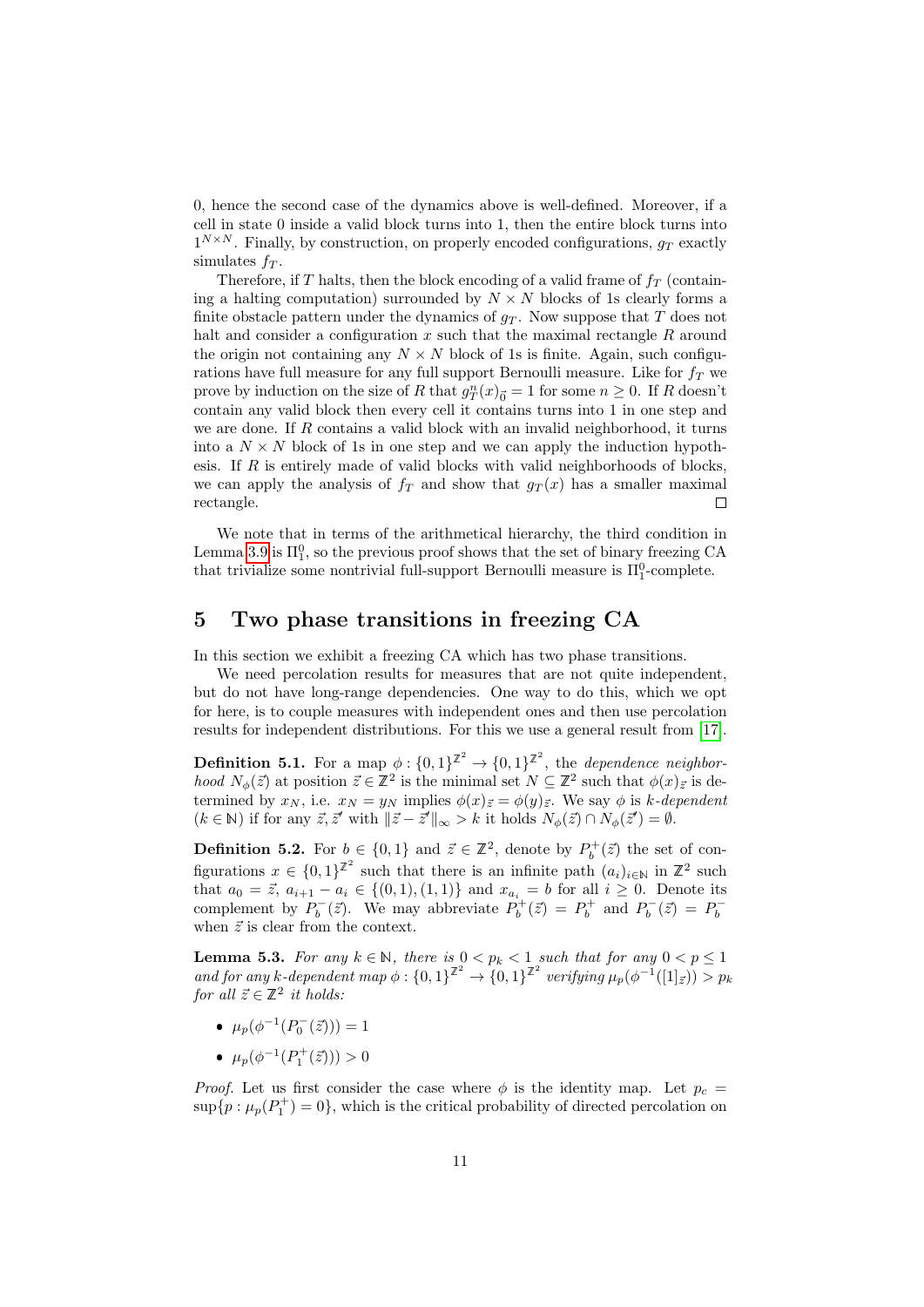the square lattice. It is a classical result from percolation theory that  $0 < p_c < 1$ . By symmetry between states 0 and 1, for  $p > \max(p_c, 1 - p_c)$  both  $\mu_p(P_0^-) = 1$ and  $\mu_p(P_1^+) > 0$  hold.

The general case follows from the results of [\[17\]](#page-17-6). Simplifying the setting a bit to match our needs, we say a measure  $\mu \in \mathcal{M}(\{0,1\}^{\mathbb{Z}^2})$  is k-dependent if for any  $A, B \subseteq \mathbb{Z}^2$  with  $\min\{\|\vec{z}_A - \vec{z}_B\|_{\infty} \mid \vec{z}_A \in A, \vec{z}_B \in B\} > k$ , the random variables  $x|_A$  and  $x|_B$  are independent when  $x \in \{0,1\}^{\mathbb{Z}^2}$  is drawn from  $\mu$ . On the other hand, we say  $\mu$  dominates another measure  $\mu' \in \mathcal{M}(\{0,1\}^{\mathbb{Z}^2})$  if for any upper-closed measurable set E (*i.e.*  $x \in E$  and  $x_{\vec{z}} \le y_{\vec{z}}$  for all  $\vec{z} \in \mathbb{Z}^2$ implies  $y \in E$ ) we have  $\mu(E) \ge \mu'(E)$ . Then [\[17,](#page-17-6) Theorem 0.0] implies that for any  $k \geq 0$  and  $0 < p < 1$ , if  $\mu \in \mathcal{M}(\{0,1\}^{\mathbb{Z}^2})$  is a k-dependent measure and  $\min{\{\mu([1]_{\vec{z}}) \mid \vec{z} \in \mathbb{Z}^2\}}$  < 1 is large enough, then  $\mu$  dominates the product measure  $\mu_p$ . Note that  $\mu$  need not be shift-invariant.

For any k-dependent map  $\phi$  and any product measure  $\mu_p$  it is the case that  $\mu_p \circ \phi^{-1}$  is k-dependent. The domination result above allows to conclude since both  $P_0^-$  and  $P_1^+$  are upper-closed sets.  $\Box$ 

<span id="page-11-0"></span>**Theorem 5.4.** There exists a freezing CA f and Bernoulli measures  $\mu_{\epsilon_1}$  and  $\mu_{\epsilon_2}$  and  $\mu_{\epsilon_3}$  on  $\{0,1\}^{\mathbb{Z}^2}$  such that  $0 < \epsilon_1 < \epsilon_2 < \epsilon_3 < 1$ , and f trivializes  $\mu_{\epsilon_1}$ and  $\mu_{\epsilon_3}$  but not  $\mu_{\epsilon_2}$ .

The CA of the above theorem can only turn 0s into 1s, and starting from a  $\mu_{\epsilon_1}$ -random configuration it will converge towards the all-1 configuration, but starting from a  $\mu_{\epsilon_2}$ -random configuration, which has a strictly higher density of 1s, it will leave some cells in state 0 forever. To understand the fundamental use of non-monotony in the construction and resolve this apparent paradox, the basic idea is the following: If a freezing CA has a large enough neighborhood, it can locally "see" a good enough approximation of the density of 1s in the initial configuration. Then, if this local estimate of density is close to  $\epsilon_1$  it can produce a lot of 1s locally, while if it is close to  $\epsilon_2$  it doesn't.

This density jump when starting from  $\epsilon_1$  is chosen so that it passes the critical probability of some percolation process (a modification of Example [3.7\)](#page-5-1), while the system stays below this critical probability when starting close enough to  $\epsilon_2$ . There are thus two processes going on: a density modification and a percolation process. Our main trick is to use a block encoding to avoid interactions between the two. A block of 1s encodes a single cell in state 1 of the percolation process of Example [3.7,](#page-5-1) and, when such a block appears in the neighborhood, the density modification is inhibited. Thanks to this trick, the CA behaves as if the density modification was only applied once at the initial step, and then successive steps just reproduce the percolation process on a modified initial configuration. Note that the existence of  $\epsilon_3$  is granted by Lemma [3.9](#page-5-0) just because f does trivialize some full support measure.

Recall Hoeffding's inequality [\[15\]](#page-16-13), which will be used to quantify the local estimated density of 1s: if  $\mathbb{P}(n, p, \epsilon)$  is the probability that the average of n binary Bernoulli trials, where the probability of 1 is p, does not lie in  $[p-\epsilon, p+\epsilon]$ , then

<span id="page-11-1"></span>
$$
\mathbb{P}(n, p, \epsilon) \le 2 \exp\left(-2\epsilon^2 n\right) \tag{2}
$$

for all  $\epsilon > 0$ .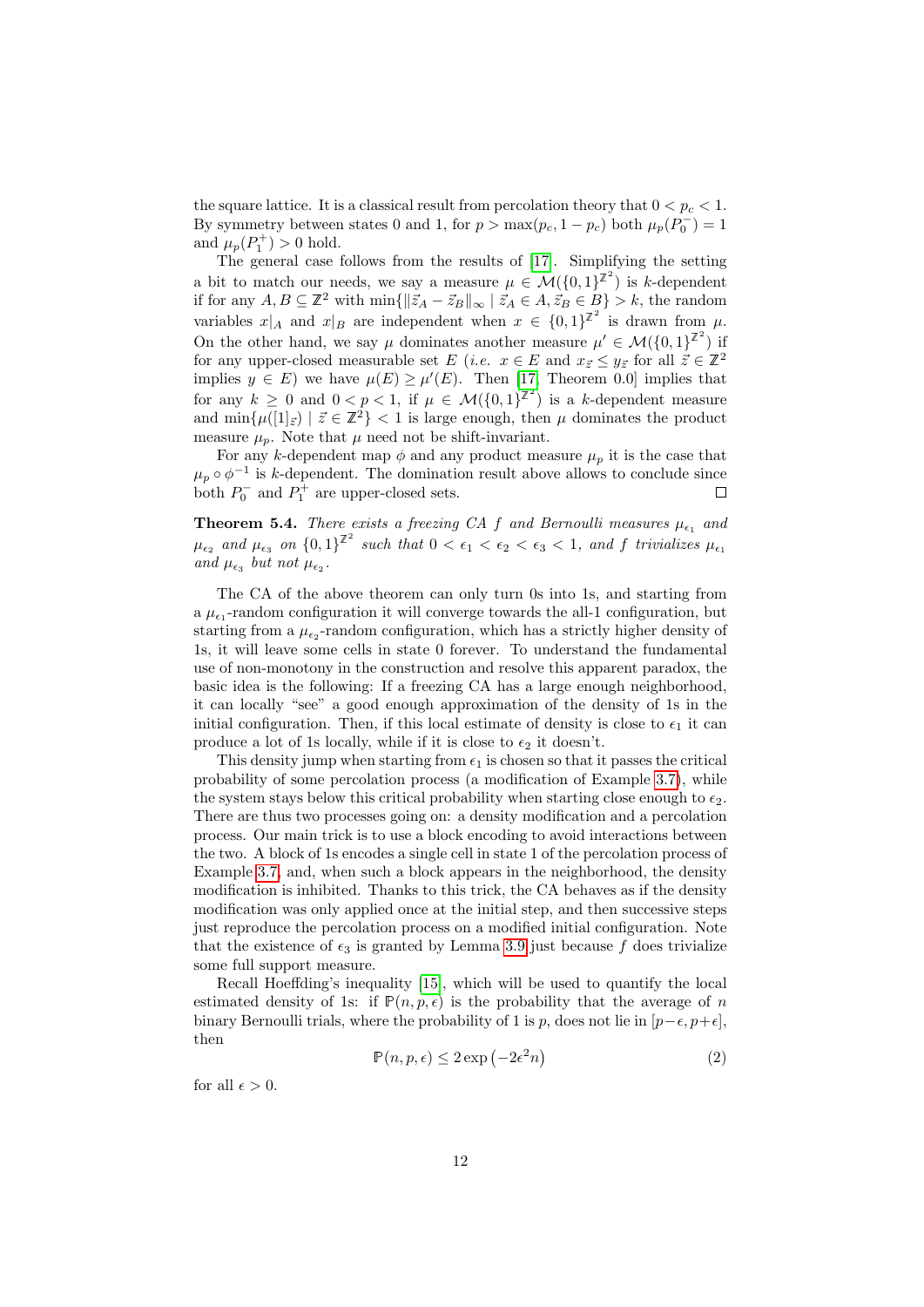*Proof of Theorem [5.4.](#page-11-0)* We first define the automaton  $f$  using some undefined parameters, and then show that it is correct for some choice of said parameters. The parameters are  $N \in \mathbb{N}$  and  $\epsilon_1, \epsilon_2, \delta \in \mathbb{R}$  subject to  $0 < \delta < \epsilon_1 < \epsilon_2 - \delta$ and  $\epsilon_2$  < 1, so that  $f = f_{N,\epsilon_1,\epsilon_2,\delta}$ . We will define it in two phases, such that  $f = h \circ g$  for some other CA g and h.

We first define an auxiliary  $CA\ g'$  by

$$
g'(x)_{\vec{0}} = \begin{cases} 1, & \text{if } x_{\vec{z} + [0, N-1]^2} \not\equiv 1 \text{ for all } \vec{z} \in [-4N, 3N]^2 \\ & \text{and } |x_{[-N, N]^2}|_1 / (2N+1)^2 \in (\epsilon_1 - \delta, \epsilon_1 + \delta), \\ 0, & \text{otherwise.} \end{cases}
$$

The role of  $g'$  is to indicate regions in which the density modification process should take place. The CA  $g$ , which implements said process, is then defined by

$$
g(x)_{\vec{0}} = \begin{cases} 1, & \text{if } x_{\vec{0}} = 1 \text{ or } g'(x)_{\vec{z} + [0, N-1]^2} \equiv 1 \\ & \text{for some } \vec{z} \in [-N+1, 0]^2, \\ 0, & \text{otherwise.} \end{cases}
$$

The CA h, which implements the percolation process, is defined by

$$
h(x)_{\vec{0}} = \begin{cases} 1, & \text{if } x_{\vec{0}} = 1 \text{ or } x_{\vec{z} + [0, 2N - 1] \times [N, 2N - 1]} \equiv 1 \\ & \text{for some } \vec{z} \in [-N + 1, 0]^2, \\ 0, & \text{otherwise.} \end{cases}
$$

<span id="page-12-1"></span>*Claim* 5.5. For all  $n \geq 0$  we have  $g \circ h^n \circ g = h^n \circ g$ .

In particular,  $f^n = h^n \circ g$  for any integer  $n \geq 1$ .

*Proof.* Say that a configuration  $x \in \{0,1\}^{\mathbb{Z}^2}$  is nice if for all  $\vec{z} \in \mathbb{Z}^2$  such that  $x_{\vec{z}} = 0$ , we have  $g'(x)_{\vec{v} + [0, N-1]^2} \not\equiv 1$  for all  $\vec{v} \in \vec{z} - [0, N-1]^2$ . It is now enough to prove for all  $x \in \{0,1\}^{\mathbb{Z}^2}$  that

- 1.  $q(x)$  is nice,
- 2. if x is nice, then  $x = g(x)$ , and
- 3. if x is nice, then  $h(x)$  is nice.

The second item is clear by the definition of  $g$ . We prove the first and third items using the fact that  $g$  and  $h$  only change cells by creating large batches of 1s, which suppress the density modification process. The proof is illustrated in Figure ??.

For the first item, suppose for a contradiction that  $g(x)$  is not nice: for some  $\vec{z} \in \mathbb{Z}^2$  and  $\vec{z}_1 \in \vec{z} - [0, N - 1]^2$  we have  $g(x)_{\vec{z}} = 0$  and  $g'(g(x))_{\vec{z}_1 + [0, N - 1]^2} \equiv 1$ (the higher dashed square in Figure  $\mathcal{P}$ ). By the definition of g, we in particular have  $g'(x)_{\vec{z}_1 + [0,N-1]^2} \not\equiv 1$ , so there is some  $\vec{z}_2 \in \vec{z}_1 + [0,N-1]^2$  with  $g'(x)_{\vec{z}_2} = 0$ and  $g'(g(x))_{\vec{z}_2} = 1$ . The latter equation implies

<span id="page-12-0"></span>
$$
g(x)_{\vec{v}+[0,N-1]^2} \not\equiv 1\tag{3}
$$

for all  $\vec{v} \in \vec{z}_2 + [-4N, 3N]^2$ , and since g is freezing, the same holds for x in place of  $g(x)$ . Thus the density of 1s in  $g(x)_{\vec{z}_2+[-N,N]^2}$  (the solid square in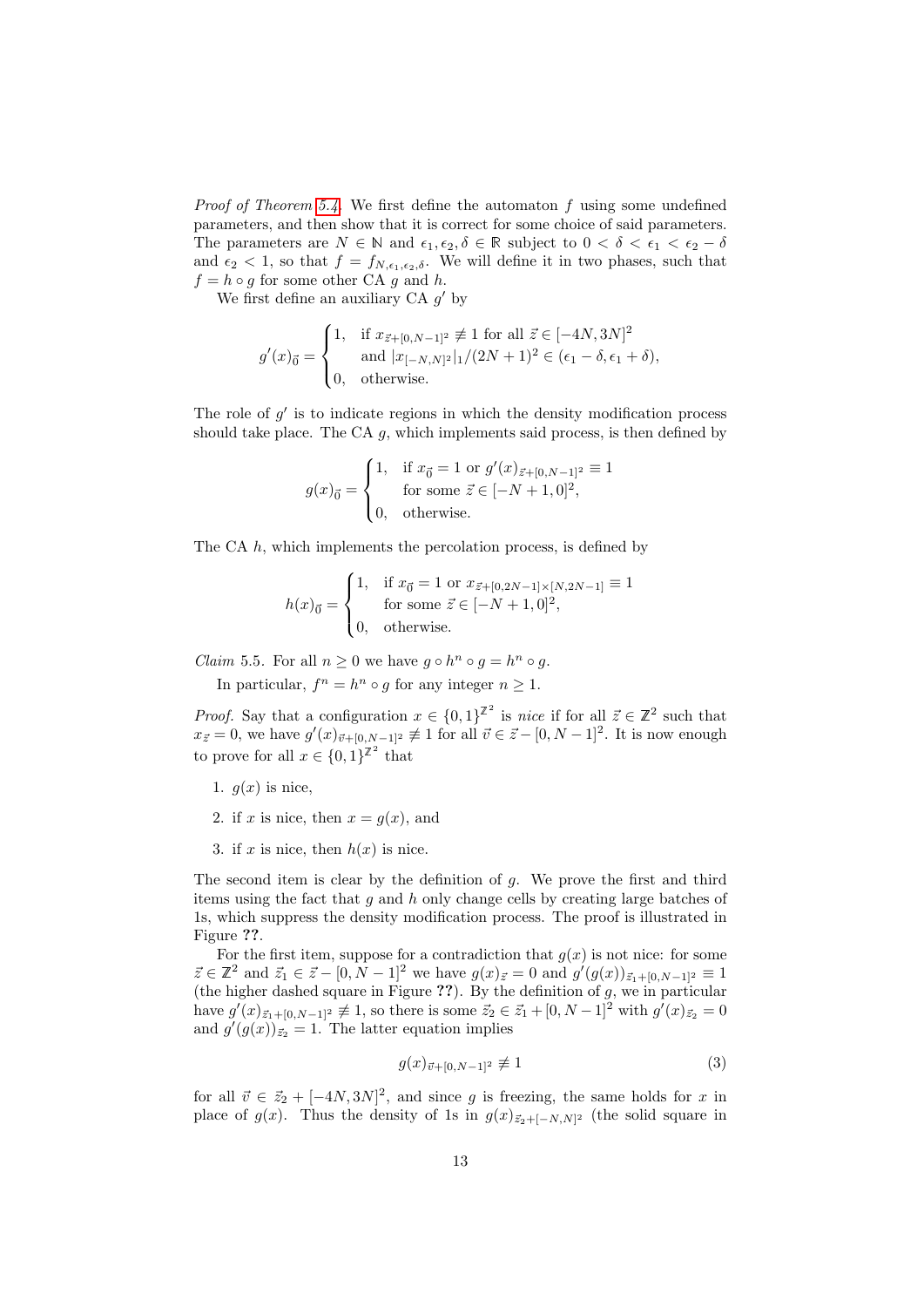Figure ??) lies in  $(\epsilon_1-\delta, \epsilon_1+\delta)$ , but that of  $x_{\vec{z}_2+[-N,N]^2}$  does not. Hence  $g(x)_{\vec{z}_3} \neq$  $x_{\vec{z}_3}$  for some  $\vec{z}_3 \in \vec{z}_2 + [-N, N]^2$ . This, in turn, implies that there is some  $\vec{z}_4 \in \vec{z}_3 + [-N+1, 0]^2$  such that  $g'(x)_{\vec{z}_4+[0,N-1]^2} \equiv 1$  (the lower dashed square in Figure ??). Now we in fact have  $g(x)_{z_4+[0,N-1]^2} \equiv 1$ . This contradicts [\(3\)](#page-12-0) since  $\vec{z}_4 \in \vec{z}_2 + [-2N+1, N]^2$ .

For the third item, suppose for a contradiction that x is nice but  $h(x)$  is not: for some  $\vec{z} \in \mathbb{Z}^2$  and  $\vec{z}_1 \in \vec{z} - [0, N - 1]^2$  we have  $h(x)_{\vec{z}} = 0$  and  $g'(h(x))_{\vec{z}_1+[0,N-1]^2} \equiv 1$ . Then  $x_{\vec{z}}=0$ , and by niceness  $g'(x)_{\vec{z}_1+[0,N-1]^2} \not\equiv 1$ . Take  $\vec{z}_2 \in \dot{\vec{z}}_1 + [0, N-1]^2$  with  $g'(x)_{\vec{z}_2} = 0$ . As in the previous paragraph, we have

<span id="page-13-0"></span>
$$
h(x)_{\vec{v}+[0,N-1]^2} \not\equiv 1\tag{4}
$$

for all  $\vec{v} \in \vec{z}_2 + [-4N, 3N]^2$  and similarly for x, and  $h(x)_{\vec{z}_3} \neq x_{\vec{z}_3}$  for some  $\vec{z}_3 \in$  $\vec{z}_2 + [-N, N]^2$ . By the definition of h, there now exists  $\vec{z}_4 \in \vec{z}_3 + [-N + 1, 0]^2$ with  $x_{\vec{z}_4+[0,2N-1]\times[N,2N-1]} \equiv 1$  (the dashed rectangle in Figure ??). By choosing  $\vec{v} = \vec{z}_4 + (0, N)$  and since h is freezing this yields  $h(x)_{\vec{v}+[0,N-1]^2} \equiv 1$ . However  $\vec{v} \in \vec{z}_2 + [-2N + 1, 2N]^2$ , contradicting [\(4\)](#page-13-0).  $\Box$ 



Figure 3: An illustration of the proof of Claim [5.5.](#page-12-1)

Define two functions A and B from  $\{0,1\}^{\mathbb{Z}^2}$  to itself by

$$
A(x)_{(a,b)} = \begin{cases} 1, & \text{if } g(x)_{(aN,bN)} = 0, \\ 0, & \text{otherwise,} \end{cases}
$$
  

$$
B(x)_{(a,b)} = \begin{cases} 1, & \text{if } g(x)_{(aN,bN)+[0,N-1]^2} \equiv 1, \\ 0, & \text{otherwise.} \end{cases}
$$

Since the radius of g is at most  $5N$ , the two functions A and B, when seen as random variables over a Bernoulli measure on  $\{0,1\}^{\mathbb{Z}^2}$ , are 5-dependent as defined in Lemma [5.3.](#page-10-0) Following the notations of Definition [5.2](#page-10-1) we make the following claim.

<span id="page-13-1"></span>*Claim* 5.6. Let  $x \in \{0,1\}^{\mathbb{Z}^2}$ .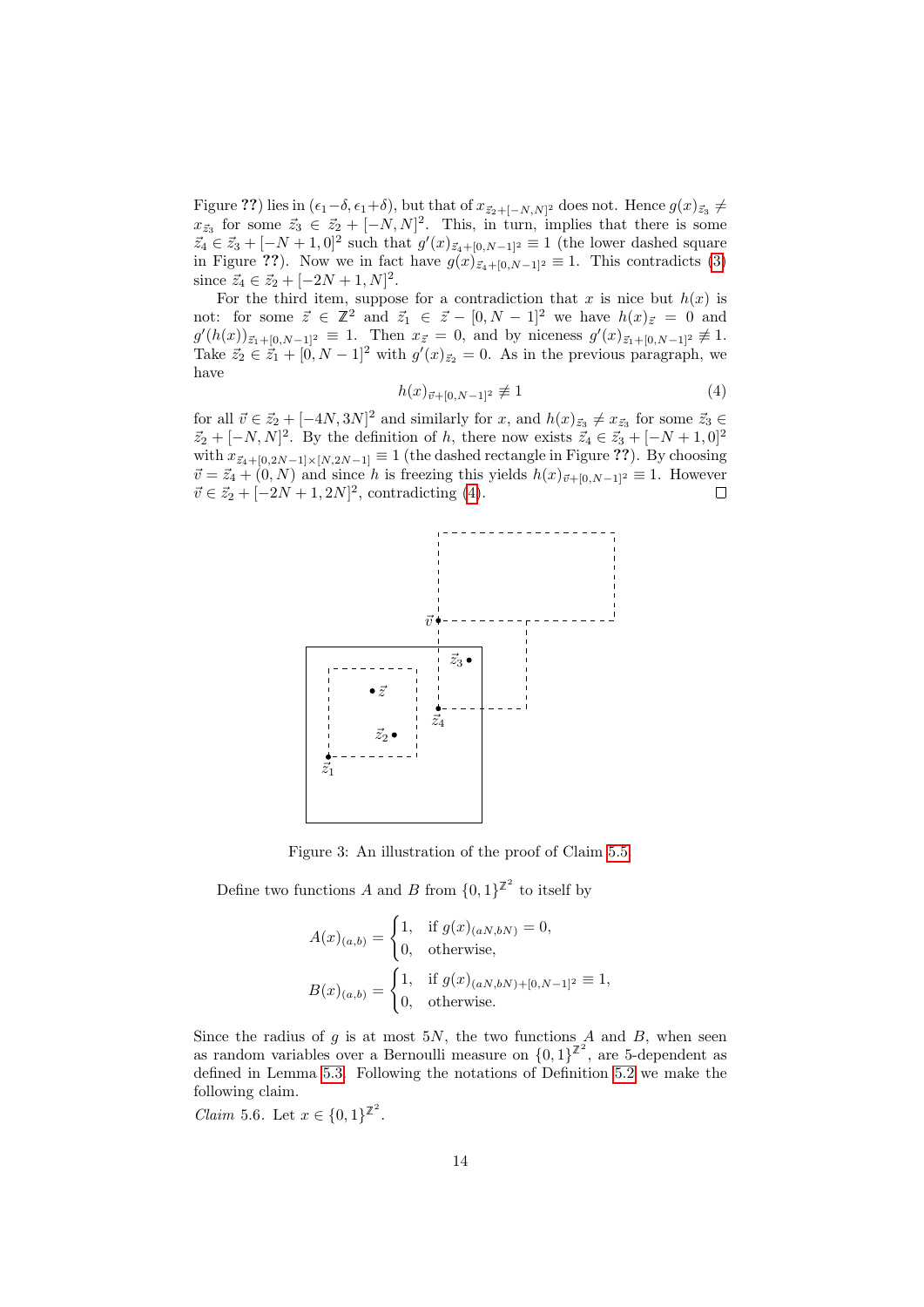- If  $A(x) \in P_1^+(\vec{0})$  then  $f^t(x)_{\vec{0}} = 0$  for all t.
- If  $B(x) \in P_0^-(\vec{0})$  then  $f^t(x)_{\vec{0}} = 1$  for some t.

*Proof.* If  $A(x) \in P_1^+$  then there is an infinite path  $(\vec{z}_i)_{i \in \mathbb{N}}$  as in Definition [5.2](#page-10-1) with  $A(x)_{\vec{z}_i} = 1$  for all  $i \in \mathbb{N}$  and  $\vec{z}_0 = \vec{0}$ . Let us show by induction on t that  $h^t(g(x))_{N\vec{z}_i} = 0$  for all  $i \in \mathbb{N}$ . The first item follows from this by Claim [5.5.](#page-12-1) By hypothesis and by definition of A it is true for  $t = 0$ . Suppose now that it holds for some  $t \geq 0$ . For any  $i \in \mathbb{N}$  we have  $N\vec{z}_{i+1} \in N\vec{z}_i + \{(0, N), (N, N)\}.$ By hypothesis  $h^t(g(x))_{N\vec{z}_i} = h^t(g(x))_{N\vec{z}_{i+1}} = 0$ , so we deduce  $h^{t+1}(g(x))_{N\vec{z}_i} = 0$ by the definition of  $h$ .

Suppose that  $B(x) \in P_0^-$  and consider finite paths  $(\vec{z}_i)_{0 \le i \le m}$  with  $\vec{z}_0 = \vec{0}$ and  $\vec{z}_{i+1} - \vec{z}_i \in \{(0,1), (1,1)\}\)$  for each  $0 \leq i \leq m$ . By Kőnig's lemma there is a bound  $\beta(x)$  on the length of those paths with  $B(x)_{\vec{z}_i} = 0$  for all  $0 \leq i \leq m$ . By definition of B and h, we have  $h(g(x)) \in P_0^-$  and  $\beta(h(g(x))) \leq \beta(x) - 1$ (recall that  $g(h(g(x))) = h(g(x))$  by Claim [5.5\)](#page-12-1). By immediate induction we have  $f^{\beta(x)}(x)_{\vec{0}} = h^{\beta(x)}(g(x))_{\vec{0}} = 1$  and the second item of the claim follows.

In order to apply Lemma [5.3](#page-10-0) simultaneously to  $A$  and  $B$ , we need to choose the parameters of our construction so that the marginals of both  $\mu_{\epsilon_2}A^{-1}([1])$ and  $\mu_{\epsilon_1} B^{-1}([1])$  are close enough to 1. We claim that it is possible.

<span id="page-14-0"></span>*Claim* 5.7. For any  $0 < \epsilon < 1$  there are parameters N,  $\epsilon_1$ ,  $\epsilon_2$  and  $\delta$  such that we have simultaneously  $\mu_{\epsilon_2} A^{-1}([1]_{\vec{z}}) > 1 - \epsilon$  and  $\mu_{\epsilon_1} B^{-1}([1]_{\vec{z}}) > 1 - \epsilon$  for all  $\vec{z} \in \mathbb{Z}^2$ .

*Proof.* It is sufficient to prove the inequalities for  $\vec{z} = \vec{0}$  since Bernoulli measures are translation invariant and translations are turned into translations through  $A^{-1}$  and  $B^{-1}$ . We first show that  $\epsilon_1$ ,  $\epsilon_2$  and  $\delta$  can be chosen so that for all N large enough we have  $\mu_{\epsilon_2}A^{-1}([1]_{\vec{0}}) > 1 - \epsilon$ . By definition  $A(x)_{\vec{0}} = 1$  iff  $g(x)_{\vec{0}} = 0$ . So  $\mu_{\epsilon_2} A^{-1}([1]_{\vec{0}}) \ge 1 - \mu_{\epsilon_2} g^{-1}([1]_{\vec{0}})$ . Moreover, by the definition of g and g' we have  $g^{-1}([1]_{\vec{0}}) \subseteq [1]_{\vec{0}} \cup D_{\vec{0}}$ , where  $D_{\vec{z}}$  is the set of configurations  $x \in \{0,1\}^{\mathbb{Z}^2}$  such that the finite pattern  $x_{\vec{z}+[-N,N]^2}$  has a density of 1-symbols strictly between  $\epsilon_1 - \delta$  and  $\epsilon_1 + \delta$ . We deduce that

$$
\mu_{\epsilon_2} A^{-1}([1]_{\vec{0}}) \ge 1 - \epsilon_2 - \mu_{\epsilon_2}(D_{\vec{0}}).
$$

Let us fix  $\epsilon_2 = \epsilon/2$  and any values of  $\epsilon_1$  and  $\delta$  such that  $0 < \delta < \epsilon_1 < \epsilon_2 - \delta$ . From [\(2\)](#page-11-1) we know that  $\mu_{\epsilon_2}(D_{\vec{0}}) \longrightarrow 0$  as N grows. We deduce that for large enough N, we have  $\mu_{\epsilon_2} A^{-1}([1]_{\vec{0}}) > 1 - \epsilon$ .

Let us now prove that for the parameters  $\epsilon_1$ ,  $\epsilon_2$  and  $\delta$  fixed above and for large enough N, we also have  $\mu_B([1]_0) > 1 - \epsilon$ . We compute

$$
\mu_{\epsilon_1} B^{-1}([1]_{\vec{0}}) \ge \mu_{\epsilon_1}(\{x : g'(x)_{[0,N-1]^2} \equiv 1\})
$$
  
\n
$$
\ge 1 - \sum_{\vec{z} \in [-4N, 4N-1]^2} \mu_{\epsilon_1}(\{x : x_{\vec{z}+[0,N-1]^2} \equiv 1\})
$$
  
\n
$$
- \sum_{\vec{z} \in [0,N-1]} \mu_{\epsilon_1}(\{0,1\}^{\mathbb{Z}^2} \setminus D_{\vec{z}})
$$
  
\n
$$
\ge 1 - 81 \cdot N^2 \cdot \epsilon_1^{N^2} - N^2(1 - \mu_{\epsilon_1}(D_{\vec{0}})).
$$

The last expression goes to 1 as N goes to infinity because by  $(2)$ ,  $\mu_{\epsilon_1}(D_{\vec{0}}) \longrightarrow 1$ exponentially fast as  $N$  grows.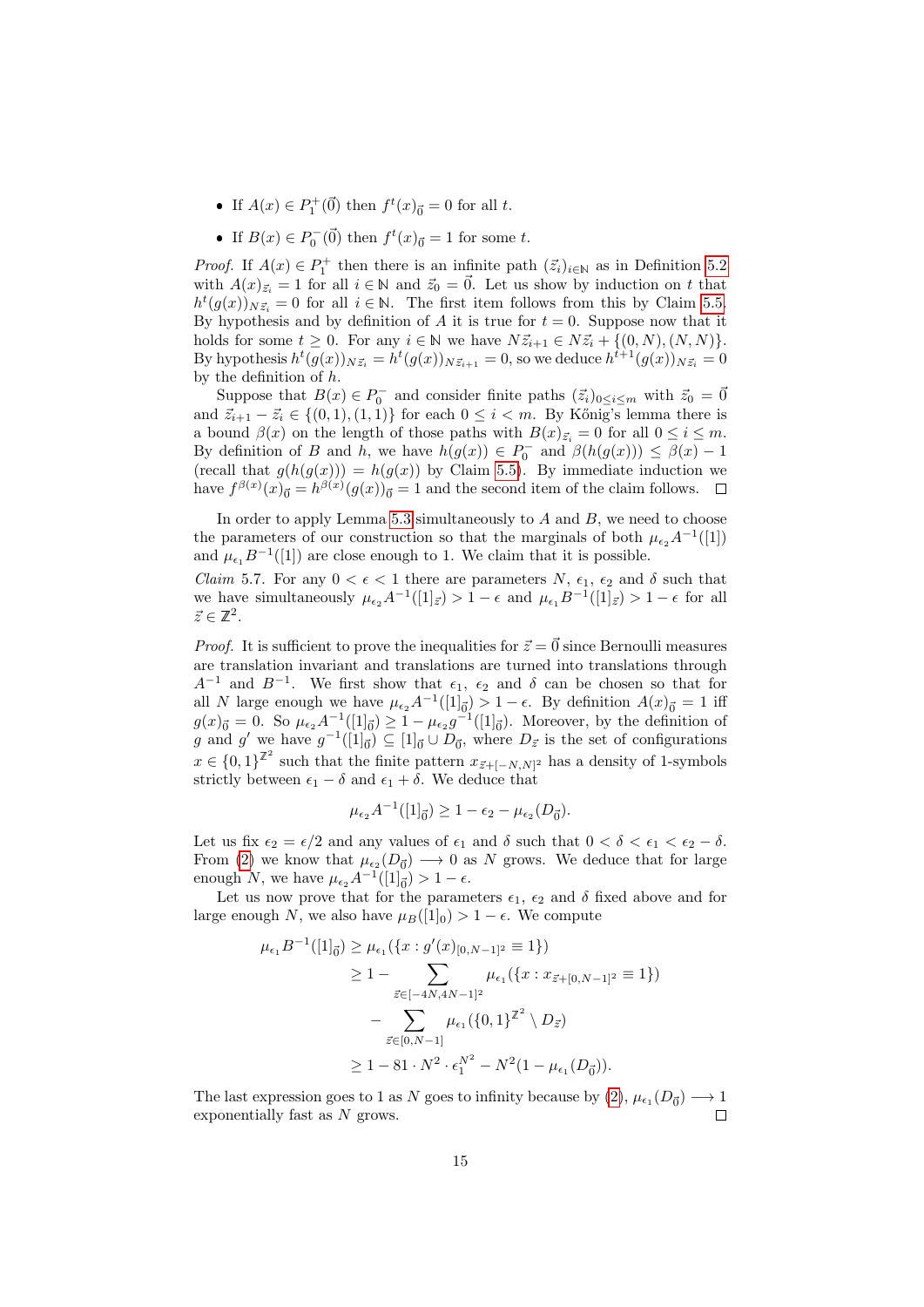From Claim [5.6,](#page-13-1) Claim [5.7](#page-14-0) and Lemma [5.3](#page-10-0) we deduce that f trivializes  $\mu_{\epsilon_1}$ but not  $\mu_{\epsilon_2}$ . The existence of  $\epsilon_3$  follows from Lemma [3.9](#page-5-0) since f does trivialize some full support measure.  $\Box$ 

## 6 Future directions

A natural (at least for cellular automata theorists) generalization of bootstrap percolation would be to consider the trivialization properties of freezing monotone CA on arbitrary poset alphabets. To our knowledge, the following question is open even in the case of  $P = \{0, 1, 2\}$  with the linear ordering.

**Question 6.1.** Given a finite poset P and a freezing monotone CA f on  $P^{\mathbb{Z}^2}$ , is it decidable whether

- 1. f trivializes all full-support product measures?
- 2. f trivializes some full-support product measure?

While we show in Section [4](#page-6-1) that the set of binary freezing CA trivializing at least one nontrivial Bernoulli measure is  $\Pi_1^0$ -complete, we have not been able to pinpoint the complexity of those CA that trivialize them all. In fact, it is not immediately clear whether this set is even arithmetical.

Question 6.2. What is the complexity of the set of binary freezing CA that trivialize all nontrivial Bernoulli measures?

Theorem [5.4](#page-11-0) shows that the property of trivializing a Bernoulli measure need not be monotone with respect to the measure for a fixed binary freezing CA. We believe our construction only scratches the surface of the measure trivialization property, and that much more intricate constructions are possible. More explicitly, for a CA f on  $\{0,1\}^{\mathbb{Z}^2}$ , let  $T(f) = \{0 \le p \le 1 \mid f$  trivializes  $\mu_p\}$ . If f is freezing, then  $1 \in T(f)$ , and Theorem [5.4](#page-11-0) shows that in this case  $T(f)\setminus\{0\}$  need not be an interval. Apart from these facts, it is not clear to us how intricate the structure of  $T(f)$  can be.

**Question 6.3.** What is the class of sets  $T(f)$  for freezing CA f on  $\{0,1\}^{\mathbb{Z}^2}$ ?

# Acknowledgments

We are extremely grateful to an anonymous referee for their critique of our original draft, which led to substantial changes in exposition.

# References

<span id="page-15-0"></span>[1] P. Balister et al. "Subcritical  $U$ -bootstrap percolation models have nontrivial phase transitions". In: Trans. Amer. Math. Soc. 368.10 (2016), pp. 7385-7411. ISSN: 0002-9947. DOI: [10.1090/tran/6586](https://doi.org/10.1090/tran/6586). URL: [https:](https://doi.org/10.1090/tran/6586) [//doi.org/10.1090/tran/6586](https://doi.org/10.1090/tran/6586).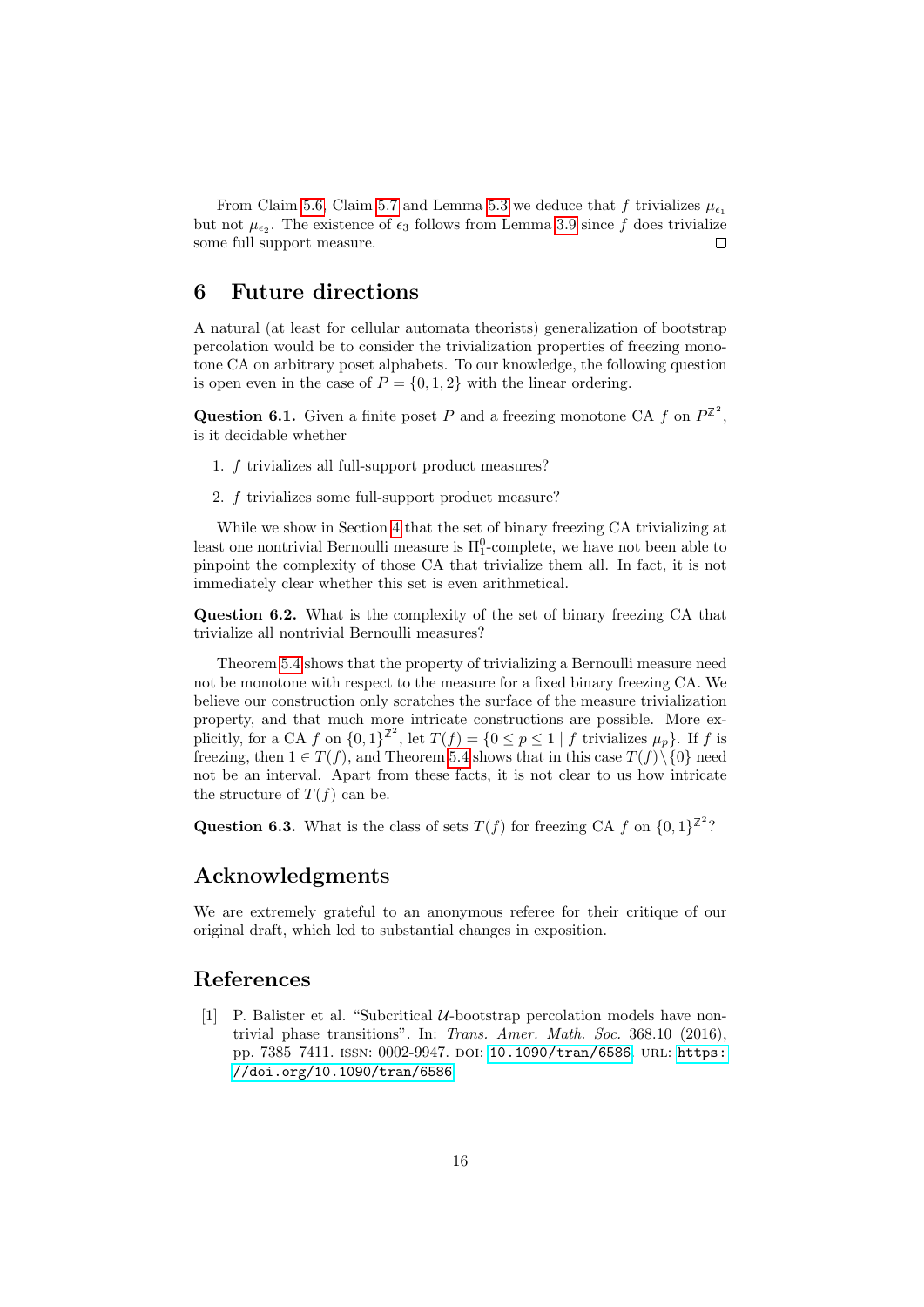- <span id="page-16-7"></span>[2] F. Becker et al. "Universality in Freezing Cellular Automata". In: Sailing Routes in the World of Computation. Ed. by F. Manea, R. G. Miller, and D. Nowotka. Cham: Springer International Publishing, 2018, pp. 50–59. isbn: 978-3-319-94418-0.
- <span id="page-16-12"></span>[3] B. Bollobás and O. Riordan. *Percolation*. New York: Cambridge University Press, 2006, pp. x+323. isbn: 978-0-521-87232-4; 0-521-87232-4.
- <span id="page-16-1"></span>[4] B. Bollobás, P. Smith, and A. Uzzell. "Monotone cellular automata in a random environment". In: Combin. Probab. Comput. 24.4 (2015), pp. 687– 722. issn: 0963-5483. doi: [10.1017/S0963548315000012](https://doi.org/10.1017/S0963548315000012). url: [https:](https://doi.org/10.1017/S0963548315000012) [//doi.org/10.1017/S0963548315000012](https://doi.org/10.1017/S0963548315000012).
- <span id="page-16-2"></span>[5] L. Boyer et al. " $\mu$ -Limit sets of cellular automata from a computational complexity perspective". In: Journal of Computer and System Sciences 81.8 (2015), pp. 1623-1647. DOI: [10.1016/j.jcss.2015.05.004](https://doi.org/10.1016/j.jcss.2015.05.004).
- <span id="page-16-3"></span>[6] J. Chalupa, P. L. Leath, and G. R. Reich. "Bootstrap percolation on a Bethe lattice". In: *J. Phys. C: Solid State* 12.1 (1979), pp. L31–L35. doi: [10.1088/0022-3719/12/1/008](https://doi.org/10.1088/0022-3719/12/1/008). url: [https://doi.org/10.1088/0022-](https://doi.org/10.1088/0022-3719/12/1/008) [3719/12/1/008](https://doi.org/10.1088/0022-3719/12/1/008).
- <span id="page-16-0"></span>[7] P. De Gregorio, A. Lawlor, and K. A. Dawson. "Bootstrap Percolation". In: Encyclopedia of Complexity and Systems Science. Ed. by R. A. Meyers. Berlin, Heidelberg: Springer Berlin Heidelberg, 2016, pp. 1–26. isbn: 978- 3-642-27737-5. DOI: [10.1007/978-3-642-27737-5\\_41-3](https://doi.org/10.1007/978-3-642-27737-5_41-3). URL: [https:](https://doi.org/10.1007/978-3-642-27737-5_41-3) [//doi.org/10.1007/978-3-642-27737-5\\_41-3](https://doi.org/10.1007/978-3-642-27737-5_41-3).
- <span id="page-16-10"></span>[8] R. Durrett. "Oriented Percolation in Two Dimensions". In: The Annals of Probability 12.4 (1984). DOI: [10.1214/aop/1176993140](https://doi.org/10.1214/aop/1176993140).
- <span id="page-16-5"></span>[9] E. Goles, N. Ollinger, and G. Theyssier. "Introducing freezing cellular automata". In: Cellular Automata and Discrete Complex Systems, 21st International Workshop (AUTOMATA 2015). Vol. 24. TUCS Lecture Notes. 2015, pp. 65–73.
- <span id="page-16-6"></span>[10] E. Goles et al. "On the Computational Complexity of the Freezing Nonstrict Majority Automata". In: Cellular Automata and Discrete Complex Systems. Ed. by A. Dennunzio et al. Cham: Springer International Publishing, 2017, pp. 109–119. isbn: 978-3-319-58631-1.
- <span id="page-16-11"></span>[11] J. Gravner and D. Griffeath. "First passage times for threshold growth dynamics on  $\mathbb{Z}^{2n}$ . In: Ann. Probab. (1996), pp. 1752-1778.
- <span id="page-16-4"></span>[12] D. Griffeath and C. Moore. "Life Without Death is P-complete". In: Complex Systems 10 (1996), pp. 437–448.
- <span id="page-16-9"></span>[13] G. R. Grimmett. Percolation. eng. Vol. 321. Grundlehren der mathematischen Wissenschaften. Springer, 2013. isbn: 3540649026.
- <span id="page-16-8"></span>[14] G. A. Hedlund. "Endomorphisms and Automorphisms of the Shift Dynamical Systems". In: Mathematical Systems Theory 3.4 (1969), pp. 320– 375.
- <span id="page-16-13"></span>[15] W. Hoeffding. "Probability inequalities for sums of bounded random variables". In: J. Amer. Statist. Assoc. 58 (1963), pp. 13–30. issn: 0162-1459. doi: [10.2307/2282952](https://doi.org/10.2307/2282952).